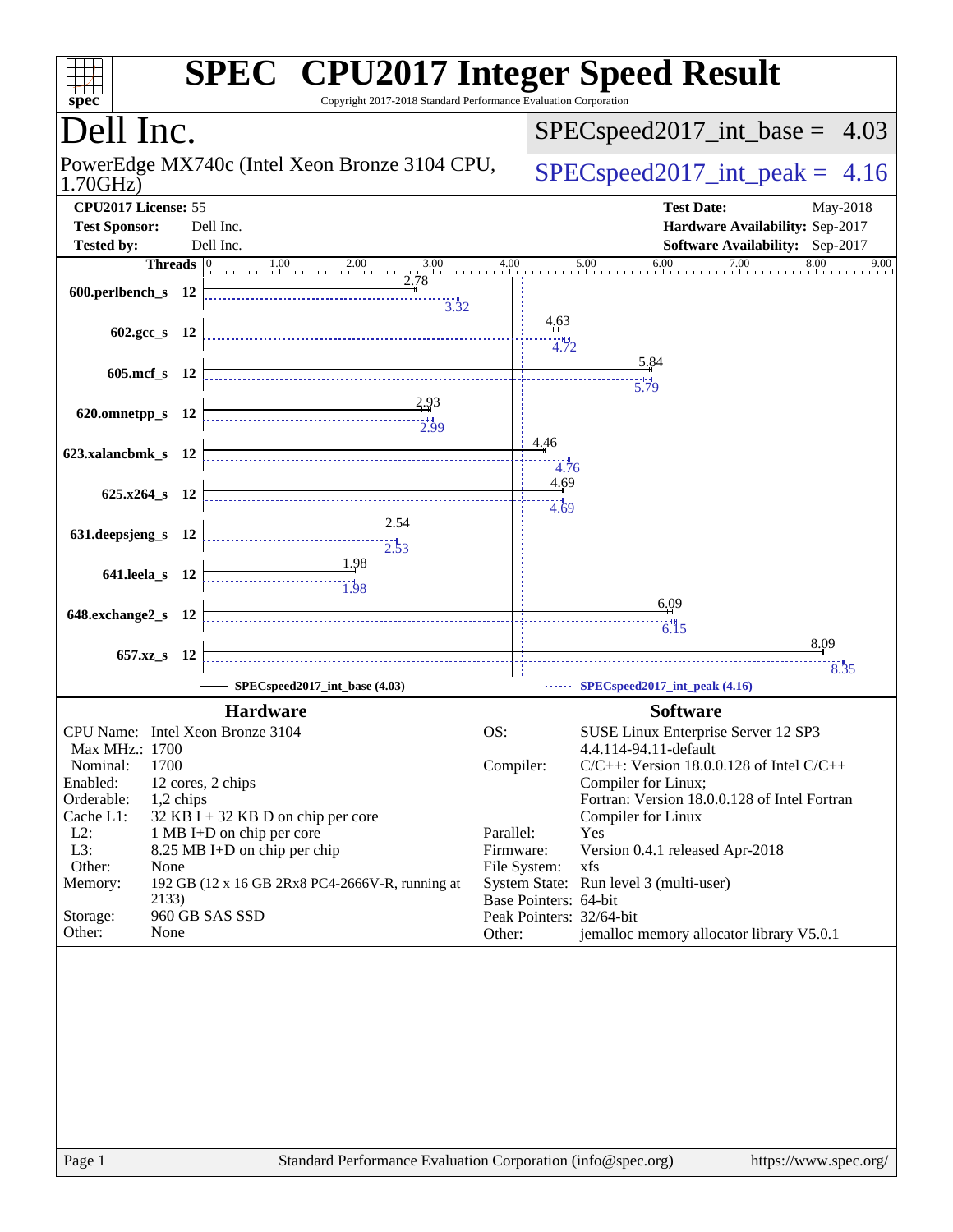

Copyright 2017-2018 Standard Performance Evaluation Corporation

## Dell Inc.

1.70GHz) PowerEdge MX740c (Intel Xeon Bronze 3104 CPU,  $\big|$  [SPECspeed2017\\_int\\_peak =](http://www.spec.org/auto/cpu2017/Docs/result-fields.html#SPECspeed2017intpeak) 4.16

 $SPECspeed2017\_int\_base = 4.03$ 

**[CPU2017 License:](http://www.spec.org/auto/cpu2017/Docs/result-fields.html#CPU2017License)** 55 **[Test Date:](http://www.spec.org/auto/cpu2017/Docs/result-fields.html#TestDate)** May-2018 **[Test Sponsor:](http://www.spec.org/auto/cpu2017/Docs/result-fields.html#TestSponsor)** Dell Inc. **[Hardware Availability:](http://www.spec.org/auto/cpu2017/Docs/result-fields.html#HardwareAvailability)** Sep-2017 **[Tested by:](http://www.spec.org/auto/cpu2017/Docs/result-fields.html#Testedby)** Dell Inc. **[Software Availability:](http://www.spec.org/auto/cpu2017/Docs/result-fields.html#SoftwareAvailability)** Sep-2017

#### **[Results Table](http://www.spec.org/auto/cpu2017/Docs/result-fields.html#ResultsTable)**

|                                    | <b>Base</b>    |                |       |                |       | <b>Peak</b>    |       |                |                |              |                |              |                |              |
|------------------------------------|----------------|----------------|-------|----------------|-------|----------------|-------|----------------|----------------|--------------|----------------|--------------|----------------|--------------|
| <b>Benchmark</b>                   | <b>Threads</b> | <b>Seconds</b> | Ratio | <b>Seconds</b> | Ratio | <b>Seconds</b> | Ratio | <b>Threads</b> | <b>Seconds</b> | <b>Ratio</b> | <b>Seconds</b> | <b>Ratio</b> | <b>Seconds</b> | <b>Ratio</b> |
| 600.perlbench s                    | 12             | 639            | 2.78  | 636            | 2.79  | 644            | 2.76  | 12             | 532            | 3.34         | 536            | 3.31         | 535            | 3.32         |
| $602.\text{sec}\_\text{s}$         | 12             | 859            | 4.63  | 873            | 4.56  | 860            | 4.63  | 12             | 832            | 4.79         | 844            | 4.72         | 849            | 4.69         |
| $605$ .mcf s                       | 12             | 811            | 5.82  | 808            | 5.84  | 806            | 5.86  | 12             | 816            | 5.79         | 821            | 5.75         | 807            | 5.85         |
| 620.omnetpp_s                      | 12             | 550            | 2.97  | 572            | 2.85  | 556            | 2.93  | 12             | 543            | 3.00         | 557            | 2.93         | 546            | 2.99         |
| 623.xalancbmk s                    | 12             | 318            | 4.46  | 317            | 4.46  | 319            | 4.44  | 12             | <u>298</u>     | 4.76         | 297            | 4.78         | 298            | 4.76         |
| $625.x264$ s                       | 12             | 376            | 4.69  | 376            | 4.69  | 376            | 4.69  | 12             | 376            | 4.69         | 376            | 4.69         | 376            | 4.69         |
| 631.deepsjeng_s                    | 12             | 564            | 2.54  | 565            | 2.54  | 565            | 2.54  | 12             | 567            | 2.53         | 568            | 2.52         | 566            | 2.53         |
| 641.leela s                        | 12             | 861            | 1.98  | 862            | 1.98  | 861            | 1.98  | 12             | 863            | 1.98         | 863            | 1.98         | 864            | 1.98         |
| 648.exchange2_s                    | 12             | 483            | 6.09  | 481            | 6.12  | 485            | 6.06  | 12             | 478            | 6.15         | 476            | 6.18         | 481            | 6.12         |
| $657.xz$ s                         | 12             | 764            | 8.09  | 765            | 8.08  | 764            | 8.09  | 12             | 740            | 8.35         | 741            | 8.34         | 739            | 8.37         |
| $SPECspeed2017$ int base =<br>4.03 |                |                |       |                |       |                |       |                |                |              |                |              |                |              |

**[SPECspeed2017\\_int\\_peak =](http://www.spec.org/auto/cpu2017/Docs/result-fields.html#SPECspeed2017intpeak) 4.16**

Results appear in the [order in which they were run.](http://www.spec.org/auto/cpu2017/Docs/result-fields.html#RunOrder) Bold underlined text [indicates a median measurement.](http://www.spec.org/auto/cpu2017/Docs/result-fields.html#Median)

#### **[Operating System Notes](http://www.spec.org/auto/cpu2017/Docs/result-fields.html#OperatingSystemNotes)**

Stack size set to unlimited using "ulimit -s unlimited"

#### **[General Notes](http://www.spec.org/auto/cpu2017/Docs/result-fields.html#GeneralNotes)**

Environment variables set by runcpu before the start of the run: KMP\_AFFINITY = "granularity=fine,scatter" LD\_LIBRARY\_PATH = "/root/cpu2017/lib/ia32:/root/cpu2017/lib/intel64:/root/cpu2017/je5.0.1-32:/root/cpu2017/je5.0.1-64" OMP\_STACKSIZE = "192M" Binaries compiled on a system with 1x Intel Core i7-4790 CPU + 32GB RAM memory using Redhat Enterprise Linux 7.4 Yes: The test sponsor attests, as of date of publication, that CVE-2017-5754 (Meltdown) is mitigated in the system as tested and documented. Yes: The test sponsor attests, as of date of publication, that CVE-2017-5753 (Spectre variant 1) is mitigated in the system as tested and documented. Yes: The test sponsor attests, as of date of publication, that CVE-2017-5715 (Spectre variant 2) is mitigated in the system as tested and documented. jemalloc: configured and built at default for 32bit (i686) and 64bit (x86\_64) targets; jemalloc: built with the RedHat Enterprise 7.4, and the system compiler gcc 4.8.5; jemalloc: sources available via jemalloc.net Transparent Huge Pages enabled by default Prior to runcpu invocation Filesystem page cache synced and cleared with: sync; echo 3> /proc/sys/vm/drop\_caches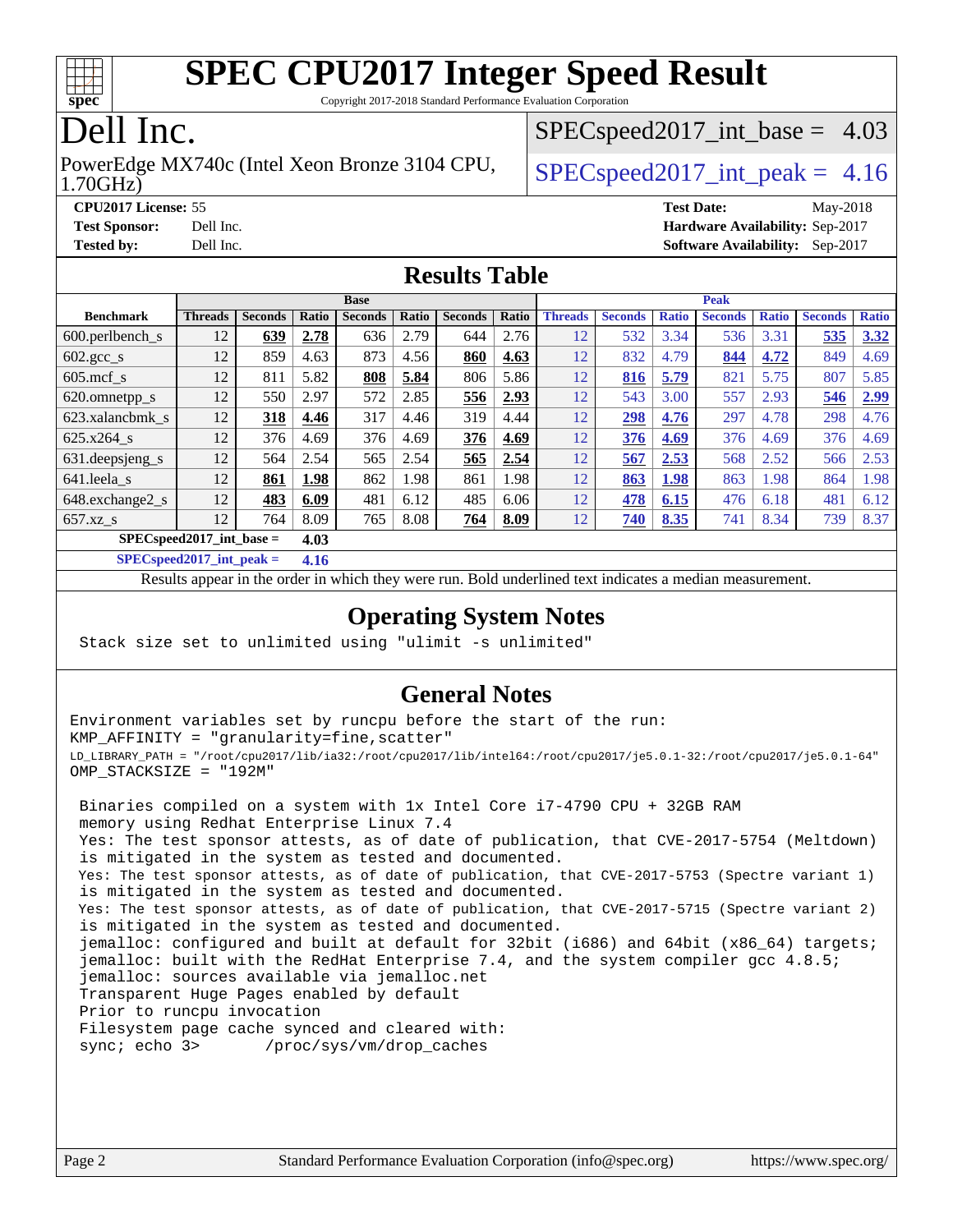

Copyright 2017-2018 Standard Performance Evaluation Corporation

## Dell Inc.

1.70GHz) PowerEdge MX740c (Intel Xeon Bronze 3104 CPU,  $\big|$  [SPECspeed2017\\_int\\_peak =](http://www.spec.org/auto/cpu2017/Docs/result-fields.html#SPECspeed2017intpeak) 4.16

[SPECspeed2017\\_int\\_base =](http://www.spec.org/auto/cpu2017/Docs/result-fields.html#SPECspeed2017intbase) 4.03

**[CPU2017 License:](http://www.spec.org/auto/cpu2017/Docs/result-fields.html#CPU2017License)** 55 **[Test Date:](http://www.spec.org/auto/cpu2017/Docs/result-fields.html#TestDate)** May-2018 **[Test Sponsor:](http://www.spec.org/auto/cpu2017/Docs/result-fields.html#TestSponsor)** Dell Inc. **[Hardware Availability:](http://www.spec.org/auto/cpu2017/Docs/result-fields.html#HardwareAvailability)** Sep-2017 **[Tested by:](http://www.spec.org/auto/cpu2017/Docs/result-fields.html#Testedby)** Dell Inc. **[Software Availability:](http://www.spec.org/auto/cpu2017/Docs/result-fields.html#SoftwareAvailability)** Sep-2017

#### **[Platform Notes](http://www.spec.org/auto/cpu2017/Docs/result-fields.html#PlatformNotes)**

| Page 3                                                                                          | Standard Performance Evaluation Corporation (info@spec.org)                         | https://www.spec.org/ |  |  |  |  |
|-------------------------------------------------------------------------------------------------|-------------------------------------------------------------------------------------|-----------------------|--|--|--|--|
|                                                                                                 | (Continued on next page)                                                            |                       |  |  |  |  |
| Stepping:<br>CPU MHz:                                                                           | 4<br>1696.010                                                                       |                       |  |  |  |  |
| Model name:                                                                                     | $Intel(R) Xeon(R) Bronze 3104 CPU @ 1.70GHz$                                        |                       |  |  |  |  |
| Model:                                                                                          | 85                                                                                  |                       |  |  |  |  |
| CPU family:                                                                                     | 6                                                                                   |                       |  |  |  |  |
| Vendor ID:                                                                                      | GenuineIntel                                                                        |                       |  |  |  |  |
| NUMA node(s):                                                                                   |                                                                                     |                       |  |  |  |  |
| Socket(s):                                                                                      | 2                                                                                   |                       |  |  |  |  |
| $Core(s)$ per socket:                                                                           | 6                                                                                   |                       |  |  |  |  |
| On-line $CPU(s)$ list:<br>Thread( $s$ ) per core:                                               | $\mathbf{1}$                                                                        |                       |  |  |  |  |
| CPU(s):                                                                                         | 12<br>$0 - 11$                                                                      |                       |  |  |  |  |
| Byte Order:                                                                                     | Little Endian                                                                       |                       |  |  |  |  |
| CPU op-mode(s): $32-bit, 64-bit$                                                                |                                                                                     |                       |  |  |  |  |
| Architecture:<br>x86 64                                                                         |                                                                                     |                       |  |  |  |  |
| From 1scpu:                                                                                     |                                                                                     |                       |  |  |  |  |
| cpu cores : 6<br>siblings : 6<br>physical 0: cores 0 1 2 3 4 5<br>physical 1: cores 0 1 2 3 4 5 |                                                                                     |                       |  |  |  |  |
|                                                                                                 | excerpts from /proc/cpuinfo might not be reliable. Use with caution.)               |                       |  |  |  |  |
|                                                                                                 | cores, siblings (Caution: counting these is hw and system dependent. The following  |                       |  |  |  |  |
| 2 "physical id"s (chips)<br>12 "processors"                                                     |                                                                                     |                       |  |  |  |  |
|                                                                                                 | model name : Intel(R) Xeon(R) Bronze 3104 CPU @ 1.70GHz                             |                       |  |  |  |  |
| From /proc/cpuinfo                                                                              |                                                                                     |                       |  |  |  |  |
|                                                                                                 | https://www.spec.org/cpu2017/Docs/config.html#sysinfo                               |                       |  |  |  |  |
| For more information on this section, see                                                       |                                                                                     |                       |  |  |  |  |
|                                                                                                 | SUT (System Under Test) info as seen by some common utilities.                      |                       |  |  |  |  |
| running on linux-kuth Thu May 17 09:30:23 2018                                                  |                                                                                     |                       |  |  |  |  |
|                                                                                                 | Rev: r5797 of 2017-06-14 96c45e4568ad54c135fd618bcc091c0f                           |                       |  |  |  |  |
| Sysinfo program /root/cpu2017/bin/sysinfo                                                       |                                                                                     |                       |  |  |  |  |
|                                                                                                 | PCI ASPM L1 Link Power Management Disabled                                          |                       |  |  |  |  |
|                                                                                                 | Memory Patrol Scrub Disabled<br>CPU Interconnect Bus Link Power Management Disabled |                       |  |  |  |  |
|                                                                                                 | Energy Efficiency Policy set to Performance                                         |                       |  |  |  |  |
|                                                                                                 | Uncore Frequency set to Dynamic                                                     |                       |  |  |  |  |
| C1E Disabled                                                                                    |                                                                                     |                       |  |  |  |  |
| C States set to Autonomous                                                                      |                                                                                     |                       |  |  |  |  |
| System Profile set to Custom<br>CPU Performance set to Maximum Performance                      |                                                                                     |                       |  |  |  |  |
| Virtualization Technology Disabled                                                              |                                                                                     |                       |  |  |  |  |
| Sub NUMA Cluster Disabled                                                                       |                                                                                     |                       |  |  |  |  |
| BIOS settings:                                                                                  |                                                                                     |                       |  |  |  |  |
|                                                                                                 |                                                                                     |                       |  |  |  |  |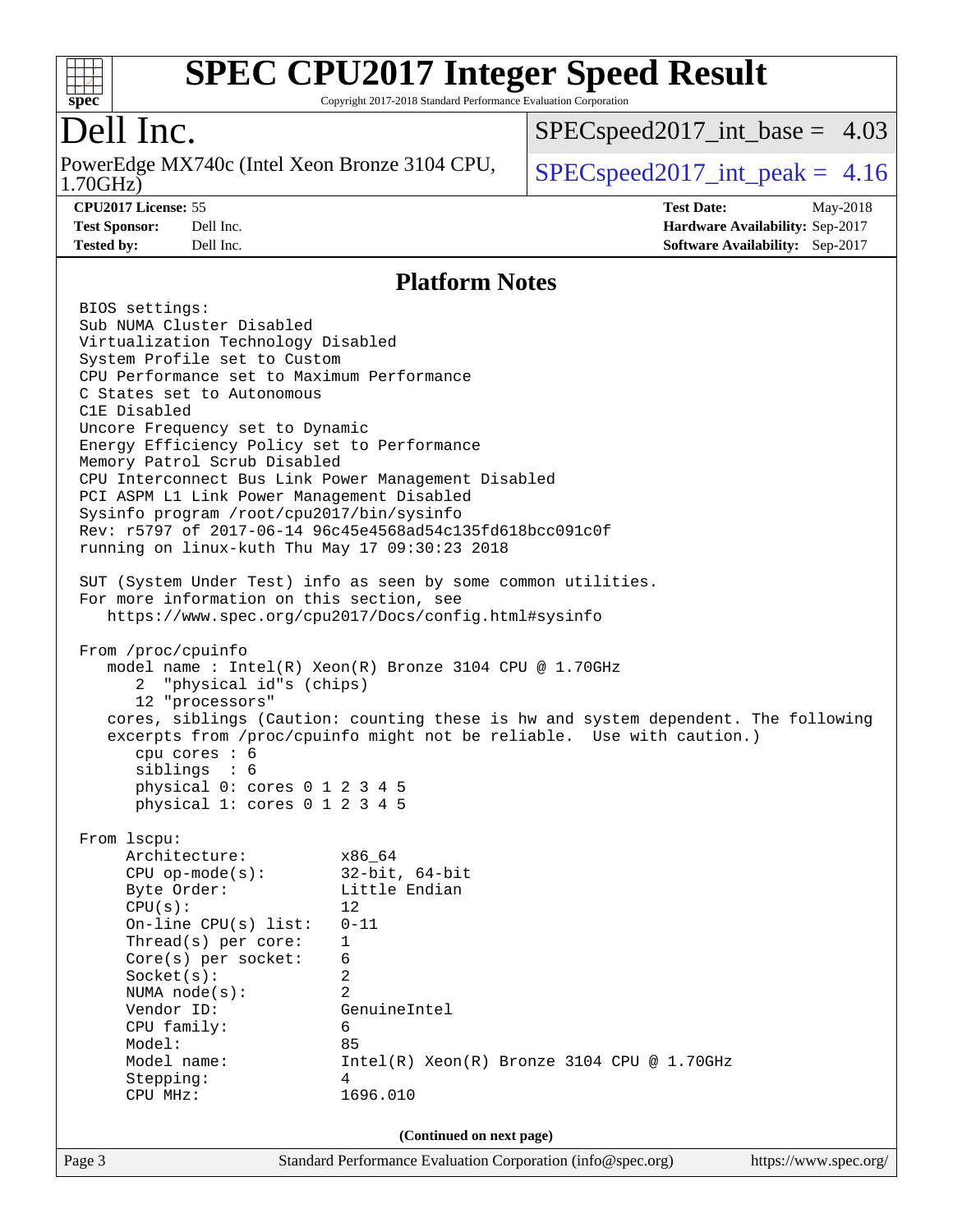

Copyright 2017-2018 Standard Performance Evaluation Corporation

## Dell Inc.

1.70GHz) PowerEdge MX740c (Intel Xeon Bronze 3104 CPU,  $SPEC speed2017\_int\_peak = 4.16$ 

[SPECspeed2017\\_int\\_base =](http://www.spec.org/auto/cpu2017/Docs/result-fields.html#SPECspeed2017intbase) 4.03

#### **[CPU2017 License:](http://www.spec.org/auto/cpu2017/Docs/result-fields.html#CPU2017License)** 55 **[Test Date:](http://www.spec.org/auto/cpu2017/Docs/result-fields.html#TestDate)** May-2018

**[Test Sponsor:](http://www.spec.org/auto/cpu2017/Docs/result-fields.html#TestSponsor)** Dell Inc. **[Hardware Availability:](http://www.spec.org/auto/cpu2017/Docs/result-fields.html#HardwareAvailability)** Sep-2017 **[Tested by:](http://www.spec.org/auto/cpu2017/Docs/result-fields.html#Testedby)** Dell Inc. **[Software Availability:](http://www.spec.org/auto/cpu2017/Docs/result-fields.html#SoftwareAvailability)** Sep-2017

#### **[Platform Notes \(Continued\)](http://www.spec.org/auto/cpu2017/Docs/result-fields.html#PlatformNotes)**

| BogoMIPS:<br>Virtualization:<br>Lld cache:<br>Lli cache:<br>L2 cache:<br>L3 cache:<br>NUMA $node0$ $CPU(s):$<br>NUMA $node1$ $CPU(s):$<br>Flags:                                                                                                                                     | 3392.02<br>$VT - x$<br>32K<br>32K<br>1024K<br>8448K<br>0, 2, 4, 6, 8, 10<br>1, 3, 5, 7, 9, 11<br>fpu vme de pse tsc msr pae mce cx8 apic sep mtrr pge mca cmov<br>pat pse36 clflush dts acpi mmx fxsr sse sse2 ss ht tm pbe syscall nx pdpe1gb rdtscp<br>lm constant_tsc art arch_perfmon pebs bts rep_good nopl xtopology nonstop_tsc<br>aperfmperf eagerfpu pni pclmulqdq dtes64 monitor ds_cpl vmx smx est tm2 ssse3 sdbg<br>fma cx16 xtpr pdcm pcid dca sse4_1 sse4_2 x2apic movbe popcnt tsc_deadline_timer aes<br>xsave avx f16c rdrand lahf_lm abm 3dnowprefetch arat epb invpcid_single pln pts<br>dtherm intel_pt rsb_ctxsw spec_ctrl retpoline kaiser tpr_shadow vnmi flexpriority<br>ept vpid fsgsbase tsc_adjust bmil hle avx2 smep bmi2 erms invpcid rtm cqm mpx<br>avx512f avx512dq rdseed adx smap clflushopt clwb avx512cd avx512bw avx512vl xsaveopt |
|--------------------------------------------------------------------------------------------------------------------------------------------------------------------------------------------------------------------------------------------------------------------------------------|-----------------------------------------------------------------------------------------------------------------------------------------------------------------------------------------------------------------------------------------------------------------------------------------------------------------------------------------------------------------------------------------------------------------------------------------------------------------------------------------------------------------------------------------------------------------------------------------------------------------------------------------------------------------------------------------------------------------------------------------------------------------------------------------------------------------------------------------------------------------------|
|                                                                                                                                                                                                                                                                                      | xsavec xgetbvl cqm_llc cqm_occup_llc pku ospke                                                                                                                                                                                                                                                                                                                                                                                                                                                                                                                                                                                                                                                                                                                                                                                                                        |
| /proc/cpuinfo cache data<br>cache size: 8448 KB                                                                                                                                                                                                                                      |                                                                                                                                                                                                                                                                                                                                                                                                                                                                                                                                                                                                                                                                                                                                                                                                                                                                       |
| physical chip.<br>$available: 2 nodes (0-1)$<br>node 0 cpus: 0 2 4 6 8 10<br>node 0 size: 95355 MB<br>node 0 free: 94722 MB<br>node 1 cpus: 1 3 5 7 9 11<br>node 1 size: 96750 MB<br>node 1 free: 96094 MB<br>node distances:<br>node 0<br>$\overline{1}$<br>0: 10 21<br>1:<br>21 10 | From numactl --hardware WARNING: a numactl 'node' might or might not correspond to a                                                                                                                                                                                                                                                                                                                                                                                                                                                                                                                                                                                                                                                                                                                                                                                  |
| From /proc/meminfo<br>MemTotal:<br>196715852 kB<br>HugePages_Total:<br>0<br>Hugepagesize:<br>2048 kB                                                                                                                                                                                 |                                                                                                                                                                                                                                                                                                                                                                                                                                                                                                                                                                                                                                                                                                                                                                                                                                                                       |
| /usr/bin/lsb_release -d<br>SUSE Linux Enterprise Server 12 SP3                                                                                                                                                                                                                       |                                                                                                                                                                                                                                                                                                                                                                                                                                                                                                                                                                                                                                                                                                                                                                                                                                                                       |
| From /etc/*release* /etc/*version*<br>SuSE-release:<br>SUSE Linux Enterprise Server 12 (x86_64)                                                                                                                                                                                      |                                                                                                                                                                                                                                                                                                                                                                                                                                                                                                                                                                                                                                                                                                                                                                                                                                                                       |
|                                                                                                                                                                                                                                                                                      |                                                                                                                                                                                                                                                                                                                                                                                                                                                                                                                                                                                                                                                                                                                                                                                                                                                                       |

**(Continued on next page)**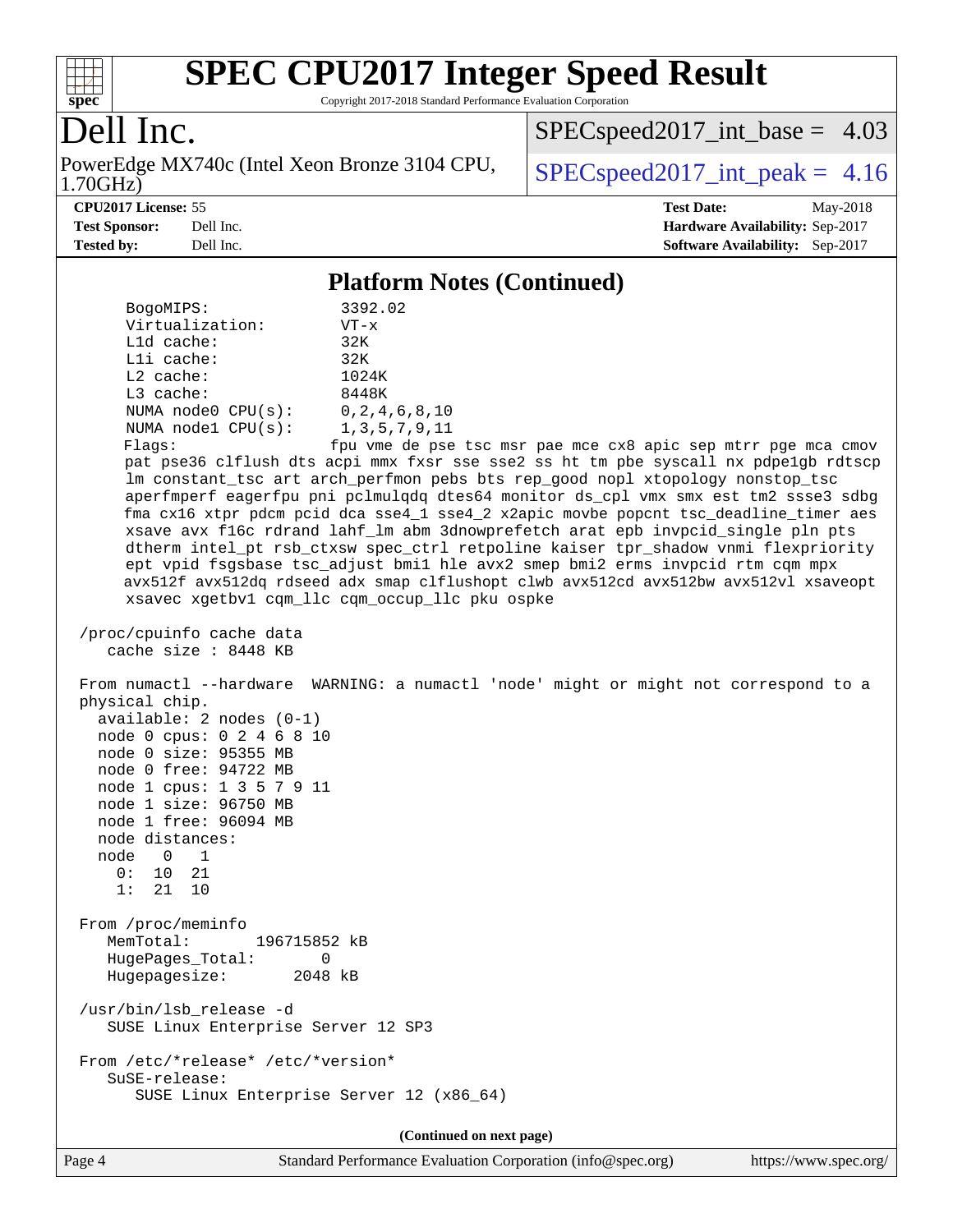#### $+\ +$ **[spec](http://www.spec.org/)**

# **[SPEC CPU2017 Integer Speed Result](http://www.spec.org/auto/cpu2017/Docs/result-fields.html#SPECCPU2017IntegerSpeedResult)**

Copyright 2017-2018 Standard Performance Evaluation Corporation

## Dell Inc.

1.70GHz) PowerEdge MX740c (Intel Xeon Bronze 3104 CPU,  $\big|$  [SPECspeed2017\\_int\\_peak =](http://www.spec.org/auto/cpu2017/Docs/result-fields.html#SPECspeed2017intpeak) 4.16

 $SPECspeed2017\_int\_base = 4.03$ 

**[CPU2017 License:](http://www.spec.org/auto/cpu2017/Docs/result-fields.html#CPU2017License)** 55 **[Test Date:](http://www.spec.org/auto/cpu2017/Docs/result-fields.html#TestDate)** May-2018 **[Test Sponsor:](http://www.spec.org/auto/cpu2017/Docs/result-fields.html#TestSponsor)** Dell Inc. **[Hardware Availability:](http://www.spec.org/auto/cpu2017/Docs/result-fields.html#HardwareAvailability)** Sep-2017 **[Tested by:](http://www.spec.org/auto/cpu2017/Docs/result-fields.html#Testedby)** Dell Inc. **[Software Availability:](http://www.spec.org/auto/cpu2017/Docs/result-fields.html#SoftwareAvailability)** Sep-2017

#### **[Platform Notes \(Continued\)](http://www.spec.org/auto/cpu2017/Docs/result-fields.html#PlatformNotes)**

 VERSION = 12 PATCHLEVEL = 3 # This file is deprecated and will be removed in a future service pack or release. # Please check /etc/os-release for details about this release. os-release: NAME="SLES" VERSION="12-SP3" VERSION\_ID="12.3" PRETTY\_NAME="SUSE Linux Enterprise Server 12 SP3" ID="sles" ANSI\_COLOR="0;32" CPE\_NAME="cpe:/o:suse:sles:12:sp3" uname -a: Linux linux-kuth 4.4.114-94.11-default #1 SMP Thu Feb 1 19:28:26 UTC 2018 (4309ff9) x86\_64 x86\_64 x86\_64 GNU/Linux run-level 3 May 17 09:25 SPEC is set to: /root/cpu2017 Filesystem Type Size Used Avail Use% Mounted on /dev/sda2 xfs 890G 18G 873G 2% / Additional information from dmidecode follows. WARNING: Use caution when you interpret this section. The 'dmidecode' program reads system data which is "intended to allow hardware to be accurately determined", but the intent may not be met, as there are frequent changes to hardware, firmware, and the "DMTF SMBIOS" standard. BIOS Dell Inc. 0.4.1 04/27/2018 Memory: 12x 00AD063200AD HMA82GR7AFR8N-VK 16 GB 2 rank 2666, configured at 2133 12x Not Specified Not Specified (End of data from sysinfo program) **[Compiler Version Notes](http://www.spec.org/auto/cpu2017/Docs/result-fields.html#CompilerVersionNotes)** ============================================================================== CC 600.perlbench\_s(base) 602.gcc\_s(base) 605.mcf\_s(base) 625.x264\_s(base, peak) 657.xz\_s(base) ----------------------------------------------------------------------------- icc (ICC) 18.0.0 20170811 Copyright (C) 1985-2017 Intel Corporation. All rights reserved. ------------------------------------------------------------------------------ ============================================================================== CC 600.perlbench s(peak) 602.gcc s(peak) 605.mcf s(peak) 657.xz s(peak)

**(Continued on next page)**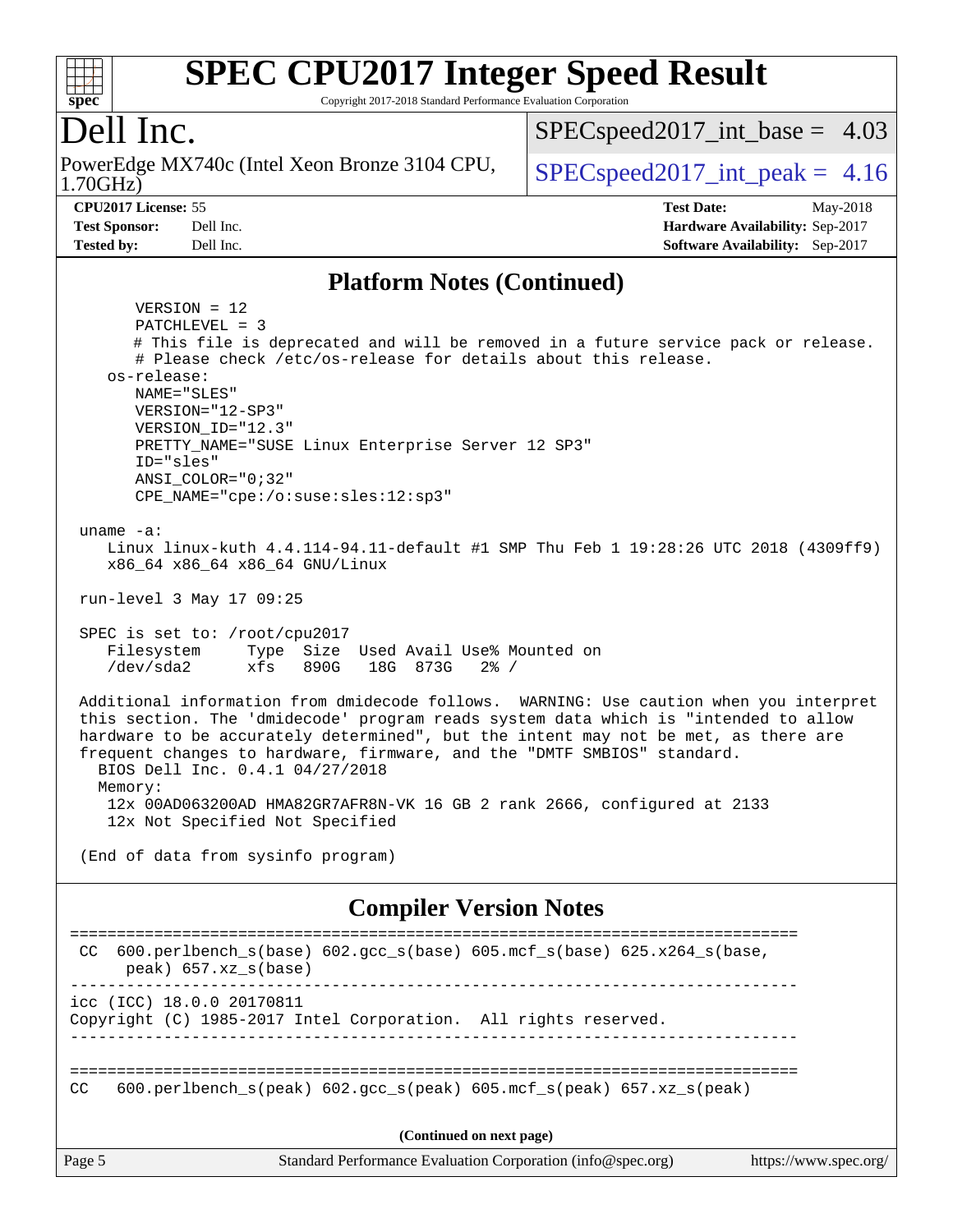

Copyright 2017-2018 Standard Performance Evaluation Corporation

#### ell Inc.

1.70GHz) PowerEdge MX740c (Intel Xeon Bronze 3104 CPU,  $SPEC speed2017\_int\_peak = 4.16$ 

[SPECspeed2017\\_int\\_base =](http://www.spec.org/auto/cpu2017/Docs/result-fields.html#SPECspeed2017intbase) 4.03

| <b>Test Sponsor:</b> | Dell Inc |
|----------------------|----------|
| Tested by:           | Dell Inc |

**[CPU2017 License:](http://www.spec.org/auto/cpu2017/Docs/result-fields.html#CPU2017License)** 55 **[Test Date:](http://www.spec.org/auto/cpu2017/Docs/result-fields.html#TestDate)** May-2018 **[Hardware Availability:](http://www.spec.org/auto/cpu2017/Docs/result-fields.html#HardwareAvailability)** Sep-2017 **[Software Availability:](http://www.spec.org/auto/cpu2017/Docs/result-fields.html#SoftwareAvailability)** Sep-2017

#### **[Compiler Version Notes \(Continued\)](http://www.spec.org/auto/cpu2017/Docs/result-fields.html#CompilerVersionNotes)**

| icc (ICC) 18.0.0 20170811<br>Copyright (C) 1985-2017 Intel Corporation. All rights reserved.                         |  |  |  |  |
|----------------------------------------------------------------------------------------------------------------------|--|--|--|--|
| CXXC 620.omnetpp $s(base)$ 623.xalancbmk $s(base)$ 631.deepsjeng $s(base)$<br>$641.$ leela $s$ (base)                |  |  |  |  |
| icpc (ICC) 18.0.0 20170811<br>Copyright (C) 1985-2017 Intel Corporation. All rights reserved.                        |  |  |  |  |
| CXXC 620.omnetpp $s(\text{peak})$ 623.xalancbmk $s(\text{peak})$ 631.deepsjeng $s(\text{peak})$<br>641.leela_s(peak) |  |  |  |  |
| icpc (ICC) 18.0.0 20170811<br>Copyright (C) 1985-2017 Intel Corporation. All rights reserved.                        |  |  |  |  |
| FC 648. exchange2 s(base, peak)                                                                                      |  |  |  |  |
| ifort (IFORT) 18.0.0 20170811<br>Copyright (C) 1985-2017 Intel Corporation. All rights reserved.                     |  |  |  |  |

#### **[Base Compiler Invocation](http://www.spec.org/auto/cpu2017/Docs/result-fields.html#BaseCompilerInvocation)**

[C benchmarks](http://www.spec.org/auto/cpu2017/Docs/result-fields.html#Cbenchmarks): [icc](http://www.spec.org/cpu2017/results/res2018q3/cpu2017-20180820-08590.flags.html#user_CCbase_intel_icc_18.0_66fc1ee009f7361af1fbd72ca7dcefbb700085f36577c54f309893dd4ec40d12360134090235512931783d35fd58c0460139e722d5067c5574d8eaf2b3e37e92)

[C++ benchmarks:](http://www.spec.org/auto/cpu2017/Docs/result-fields.html#CXXbenchmarks) [icpc](http://www.spec.org/cpu2017/results/res2018q3/cpu2017-20180820-08590.flags.html#user_CXXbase_intel_icpc_18.0_c510b6838c7f56d33e37e94d029a35b4a7bccf4766a728ee175e80a419847e808290a9b78be685c44ab727ea267ec2f070ec5dc83b407c0218cded6866a35d07)

[Fortran benchmarks](http://www.spec.org/auto/cpu2017/Docs/result-fields.html#Fortranbenchmarks): [ifort](http://www.spec.org/cpu2017/results/res2018q3/cpu2017-20180820-08590.flags.html#user_FCbase_intel_ifort_18.0_8111460550e3ca792625aed983ce982f94888b8b503583aa7ba2b8303487b4d8a21a13e7191a45c5fd58ff318f48f9492884d4413fa793fd88dd292cad7027ca)

## **[Base Portability Flags](http://www.spec.org/auto/cpu2017/Docs/result-fields.html#BasePortabilityFlags)**

 600.perlbench\_s: [-DSPEC\\_LP64](http://www.spec.org/cpu2017/results/res2018q3/cpu2017-20180820-08590.flags.html#b600.perlbench_s_basePORTABILITY_DSPEC_LP64) [-DSPEC\\_LINUX\\_X64](http://www.spec.org/cpu2017/results/res2018q3/cpu2017-20180820-08590.flags.html#b600.perlbench_s_baseCPORTABILITY_DSPEC_LINUX_X64) 602.gcc\_s: [-DSPEC\\_LP64](http://www.spec.org/cpu2017/results/res2018q3/cpu2017-20180820-08590.flags.html#suite_basePORTABILITY602_gcc_s_DSPEC_LP64)

**(Continued on next page)**

Page 6 Standard Performance Evaluation Corporation [\(info@spec.org\)](mailto:info@spec.org) <https://www.spec.org/>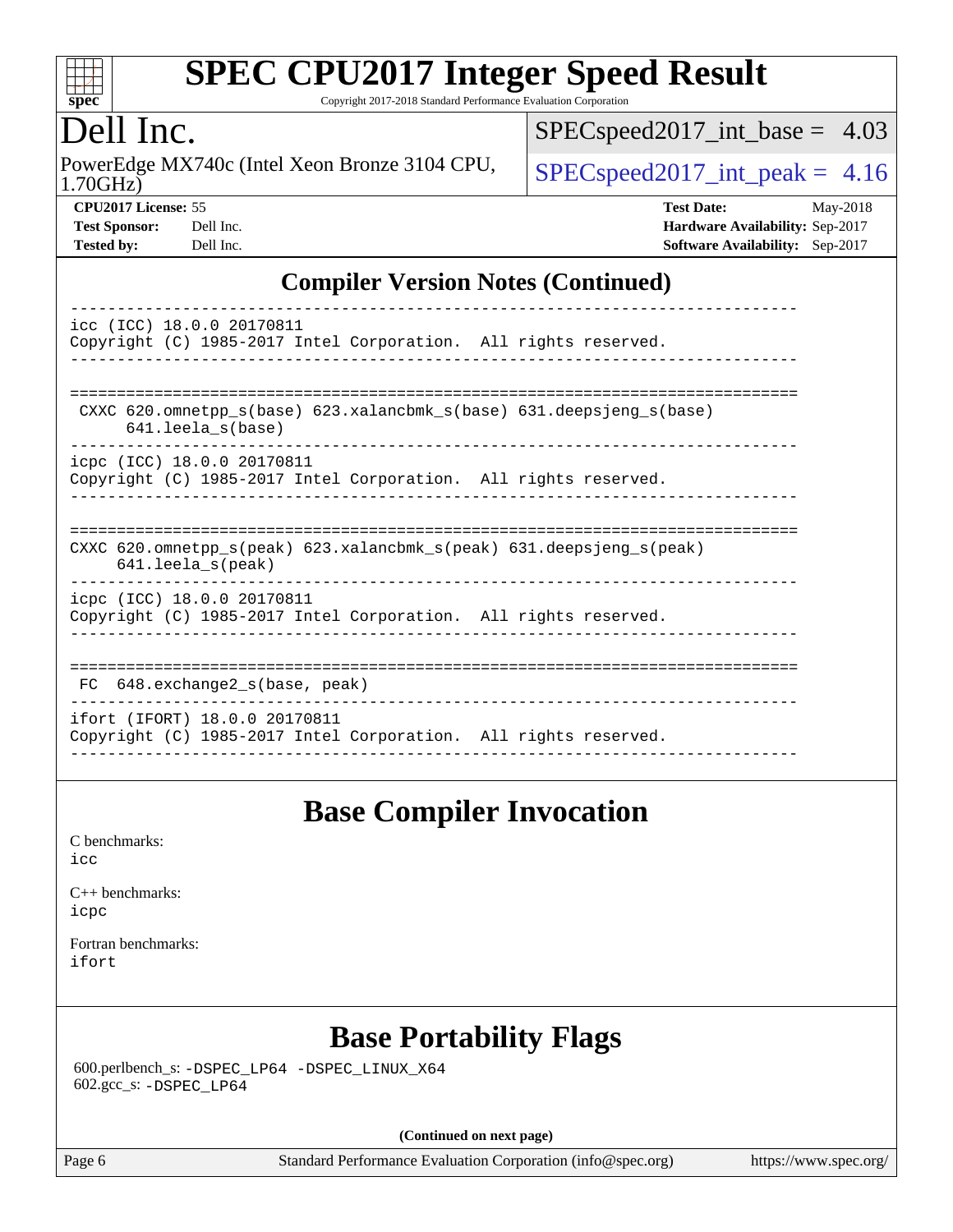

Copyright 2017-2018 Standard Performance Evaluation Corporation

#### Dell Inc.

1.70GHz) PowerEdge MX740c (Intel Xeon Bronze 3104 CPU,  $\big|$  [SPECspeed2017\\_int\\_peak =](http://www.spec.org/auto/cpu2017/Docs/result-fields.html#SPECspeed2017intpeak) 4.16

 $SPECspeed2017\_int\_base = 4.03$ 

**[CPU2017 License:](http://www.spec.org/auto/cpu2017/Docs/result-fields.html#CPU2017License)** 55 **[Test Date:](http://www.spec.org/auto/cpu2017/Docs/result-fields.html#TestDate)** May-2018 **[Test Sponsor:](http://www.spec.org/auto/cpu2017/Docs/result-fields.html#TestSponsor)** Dell Inc. **[Hardware Availability:](http://www.spec.org/auto/cpu2017/Docs/result-fields.html#HardwareAvailability)** Sep-2017 **[Tested by:](http://www.spec.org/auto/cpu2017/Docs/result-fields.html#Testedby)** Dell Inc. **[Software Availability:](http://www.spec.org/auto/cpu2017/Docs/result-fields.html#SoftwareAvailability)** Sep-2017

## **[Base Portability Flags \(Continued\)](http://www.spec.org/auto/cpu2017/Docs/result-fields.html#BasePortabilityFlags)**

 605.mcf\_s: [-DSPEC\\_LP64](http://www.spec.org/cpu2017/results/res2018q3/cpu2017-20180820-08590.flags.html#suite_basePORTABILITY605_mcf_s_DSPEC_LP64) 620.omnetpp\_s: [-DSPEC\\_LP64](http://www.spec.org/cpu2017/results/res2018q3/cpu2017-20180820-08590.flags.html#suite_basePORTABILITY620_omnetpp_s_DSPEC_LP64) 623.xalancbmk\_s: [-DSPEC\\_LP64](http://www.spec.org/cpu2017/results/res2018q3/cpu2017-20180820-08590.flags.html#suite_basePORTABILITY623_xalancbmk_s_DSPEC_LP64) [-DSPEC\\_LINUX](http://www.spec.org/cpu2017/results/res2018q3/cpu2017-20180820-08590.flags.html#b623.xalancbmk_s_baseCXXPORTABILITY_DSPEC_LINUX) 625.x264\_s: [-DSPEC\\_LP64](http://www.spec.org/cpu2017/results/res2018q3/cpu2017-20180820-08590.flags.html#suite_basePORTABILITY625_x264_s_DSPEC_LP64) 631.deepsjeng\_s: [-DSPEC\\_LP64](http://www.spec.org/cpu2017/results/res2018q3/cpu2017-20180820-08590.flags.html#suite_basePORTABILITY631_deepsjeng_s_DSPEC_LP64) 641.leela\_s: [-DSPEC\\_LP64](http://www.spec.org/cpu2017/results/res2018q3/cpu2017-20180820-08590.flags.html#suite_basePORTABILITY641_leela_s_DSPEC_LP64) 648.exchange2\_s: [-DSPEC\\_LP64](http://www.spec.org/cpu2017/results/res2018q3/cpu2017-20180820-08590.flags.html#suite_basePORTABILITY648_exchange2_s_DSPEC_LP64) 657.xz\_s: [-DSPEC\\_LP64](http://www.spec.org/cpu2017/results/res2018q3/cpu2017-20180820-08590.flags.html#suite_basePORTABILITY657_xz_s_DSPEC_LP64)

#### **[Base Optimization Flags](http://www.spec.org/auto/cpu2017/Docs/result-fields.html#BaseOptimizationFlags)**

[C benchmarks](http://www.spec.org/auto/cpu2017/Docs/result-fields.html#Cbenchmarks):

[-Wl,-z,muldefs](http://www.spec.org/cpu2017/results/res2018q3/cpu2017-20180820-08590.flags.html#user_CCbase_link_force_multiple1_b4cbdb97b34bdee9ceefcfe54f4c8ea74255f0b02a4b23e853cdb0e18eb4525ac79b5a88067c842dd0ee6996c24547a27a4b99331201badda8798ef8a743f577) [-xCORE-AVX2](http://www.spec.org/cpu2017/results/res2018q3/cpu2017-20180820-08590.flags.html#user_CCbase_f-xCORE-AVX2) [-ipo](http://www.spec.org/cpu2017/results/res2018q3/cpu2017-20180820-08590.flags.html#user_CCbase_f-ipo) [-O3](http://www.spec.org/cpu2017/results/res2018q3/cpu2017-20180820-08590.flags.html#user_CCbase_f-O3) [-no-prec-div](http://www.spec.org/cpu2017/results/res2018q3/cpu2017-20180820-08590.flags.html#user_CCbase_f-no-prec-div) [-qopt-mem-layout-trans=3](http://www.spec.org/cpu2017/results/res2018q3/cpu2017-20180820-08590.flags.html#user_CCbase_f-qopt-mem-layout-trans_de80db37974c74b1f0e20d883f0b675c88c3b01e9d123adea9b28688d64333345fb62bc4a798493513fdb68f60282f9a726aa07f478b2f7113531aecce732043) [-qopenmp](http://www.spec.org/cpu2017/results/res2018q3/cpu2017-20180820-08590.flags.html#user_CCbase_qopenmp_16be0c44f24f464004c6784a7acb94aca937f053568ce72f94b139a11c7c168634a55f6653758ddd83bcf7b8463e8028bb0b48b77bcddc6b78d5d95bb1df2967) [-DSPEC\\_OPENMP](http://www.spec.org/cpu2017/results/res2018q3/cpu2017-20180820-08590.flags.html#suite_CCbase_DSPEC_OPENMP) [-L/usr/local/je5.0.1-64/lib](http://www.spec.org/cpu2017/results/res2018q3/cpu2017-20180820-08590.flags.html#user_CCbase_jemalloc_link_path64_4b10a636b7bce113509b17f3bd0d6226c5fb2346b9178c2d0232c14f04ab830f976640479e5c33dc2bcbbdad86ecfb6634cbbd4418746f06f368b512fced5394) [-ljemalloc](http://www.spec.org/cpu2017/results/res2018q3/cpu2017-20180820-08590.flags.html#user_CCbase_jemalloc_link_lib_d1249b907c500fa1c0672f44f562e3d0f79738ae9e3c4a9c376d49f265a04b9c99b167ecedbf6711b3085be911c67ff61f150a17b3472be731631ba4d0471706)

 $C_{++}$  benchmarks: [-Wl,-z,muldefs](http://www.spec.org/cpu2017/results/res2018q3/cpu2017-20180820-08590.flags.html#user_CXXbase_link_force_multiple1_b4cbdb97b34bdee9ceefcfe54f4c8ea74255f0b02a4b23e853cdb0e18eb4525ac79b5a88067c842dd0ee6996c24547a27a4b99331201badda8798ef8a743f577) [-xCORE-AVX2](http://www.spec.org/cpu2017/results/res2018q3/cpu2017-20180820-08590.flags.html#user_CXXbase_f-xCORE-AVX2) [-ipo](http://www.spec.org/cpu2017/results/res2018q3/cpu2017-20180820-08590.flags.html#user_CXXbase_f-ipo) [-O3](http://www.spec.org/cpu2017/results/res2018q3/cpu2017-20180820-08590.flags.html#user_CXXbase_f-O3) [-no-prec-div](http://www.spec.org/cpu2017/results/res2018q3/cpu2017-20180820-08590.flags.html#user_CXXbase_f-no-prec-div) [-qopt-mem-layout-trans=3](http://www.spec.org/cpu2017/results/res2018q3/cpu2017-20180820-08590.flags.html#user_CXXbase_f-qopt-mem-layout-trans_de80db37974c74b1f0e20d883f0b675c88c3b01e9d123adea9b28688d64333345fb62bc4a798493513fdb68f60282f9a726aa07f478b2f7113531aecce732043) [-L/usr/local/je5.0.1-64/lib](http://www.spec.org/cpu2017/results/res2018q3/cpu2017-20180820-08590.flags.html#user_CXXbase_jemalloc_link_path64_4b10a636b7bce113509b17f3bd0d6226c5fb2346b9178c2d0232c14f04ab830f976640479e5c33dc2bcbbdad86ecfb6634cbbd4418746f06f368b512fced5394) [-ljemalloc](http://www.spec.org/cpu2017/results/res2018q3/cpu2017-20180820-08590.flags.html#user_CXXbase_jemalloc_link_lib_d1249b907c500fa1c0672f44f562e3d0f79738ae9e3c4a9c376d49f265a04b9c99b167ecedbf6711b3085be911c67ff61f150a17b3472be731631ba4d0471706)

[Fortran benchmarks](http://www.spec.org/auto/cpu2017/Docs/result-fields.html#Fortranbenchmarks):

[-Wl,-z,muldefs](http://www.spec.org/cpu2017/results/res2018q3/cpu2017-20180820-08590.flags.html#user_FCbase_link_force_multiple1_b4cbdb97b34bdee9ceefcfe54f4c8ea74255f0b02a4b23e853cdb0e18eb4525ac79b5a88067c842dd0ee6996c24547a27a4b99331201badda8798ef8a743f577) [-xCORE-AVX2](http://www.spec.org/cpu2017/results/res2018q3/cpu2017-20180820-08590.flags.html#user_FCbase_f-xCORE-AVX2) [-ipo](http://www.spec.org/cpu2017/results/res2018q3/cpu2017-20180820-08590.flags.html#user_FCbase_f-ipo) [-O3](http://www.spec.org/cpu2017/results/res2018q3/cpu2017-20180820-08590.flags.html#user_FCbase_f-O3) [-no-prec-div](http://www.spec.org/cpu2017/results/res2018q3/cpu2017-20180820-08590.flags.html#user_FCbase_f-no-prec-div) [-qopt-mem-layout-trans=3](http://www.spec.org/cpu2017/results/res2018q3/cpu2017-20180820-08590.flags.html#user_FCbase_f-qopt-mem-layout-trans_de80db37974c74b1f0e20d883f0b675c88c3b01e9d123adea9b28688d64333345fb62bc4a798493513fdb68f60282f9a726aa07f478b2f7113531aecce732043) [-nostandard-realloc-lhs](http://www.spec.org/cpu2017/results/res2018q3/cpu2017-20180820-08590.flags.html#user_FCbase_f_2003_std_realloc_82b4557e90729c0f113870c07e44d33d6f5a304b4f63d4c15d2d0f1fab99f5daaed73bdb9275d9ae411527f28b936061aa8b9c8f2d63842963b95c9dd6426b8a) [-align array32byte](http://www.spec.org/cpu2017/results/res2018q3/cpu2017-20180820-08590.flags.html#user_FCbase_align_array32byte_b982fe038af199962ba9a80c053b8342c548c85b40b8e86eb3cc33dee0d7986a4af373ac2d51c3f7cf710a18d62fdce2948f201cd044323541f22fc0fffc51b6) [-L/usr/local/je5.0.1-64/lib](http://www.spec.org/cpu2017/results/res2018q3/cpu2017-20180820-08590.flags.html#user_FCbase_jemalloc_link_path64_4b10a636b7bce113509b17f3bd0d6226c5fb2346b9178c2d0232c14f04ab830f976640479e5c33dc2bcbbdad86ecfb6634cbbd4418746f06f368b512fced5394) [-ljemalloc](http://www.spec.org/cpu2017/results/res2018q3/cpu2017-20180820-08590.flags.html#user_FCbase_jemalloc_link_lib_d1249b907c500fa1c0672f44f562e3d0f79738ae9e3c4a9c376d49f265a04b9c99b167ecedbf6711b3085be911c67ff61f150a17b3472be731631ba4d0471706)

#### **[Base Other Flags](http://www.spec.org/auto/cpu2017/Docs/result-fields.html#BaseOtherFlags)**

[C benchmarks](http://www.spec.org/auto/cpu2017/Docs/result-fields.html#Cbenchmarks):  $-m64 - std= c11$  $-m64 - std= c11$ 

[C++ benchmarks:](http://www.spec.org/auto/cpu2017/Docs/result-fields.html#CXXbenchmarks) [-m64](http://www.spec.org/cpu2017/results/res2018q3/cpu2017-20180820-08590.flags.html#user_CXXbase_intel_intel64_18.0_af43caccfc8ded86e7699f2159af6efc7655f51387b94da716254467f3c01020a5059329e2569e4053f409e7c9202a7efc638f7a6d1ffb3f52dea4a3e31d82ab)

[Fortran benchmarks](http://www.spec.org/auto/cpu2017/Docs/result-fields.html#Fortranbenchmarks): [-m64](http://www.spec.org/cpu2017/results/res2018q3/cpu2017-20180820-08590.flags.html#user_FCbase_intel_intel64_18.0_af43caccfc8ded86e7699f2159af6efc7655f51387b94da716254467f3c01020a5059329e2569e4053f409e7c9202a7efc638f7a6d1ffb3f52dea4a3e31d82ab)

## **[Peak Compiler Invocation](http://www.spec.org/auto/cpu2017/Docs/result-fields.html#PeakCompilerInvocation)**

[C benchmarks:](http://www.spec.org/auto/cpu2017/Docs/result-fields.html#Cbenchmarks)

[icc](http://www.spec.org/cpu2017/results/res2018q3/cpu2017-20180820-08590.flags.html#user_CCpeak_intel_icc_18.0_66fc1ee009f7361af1fbd72ca7dcefbb700085f36577c54f309893dd4ec40d12360134090235512931783d35fd58c0460139e722d5067c5574d8eaf2b3e37e92)

**(Continued on next page)**

Page 7 Standard Performance Evaluation Corporation [\(info@spec.org\)](mailto:info@spec.org) <https://www.spec.org/>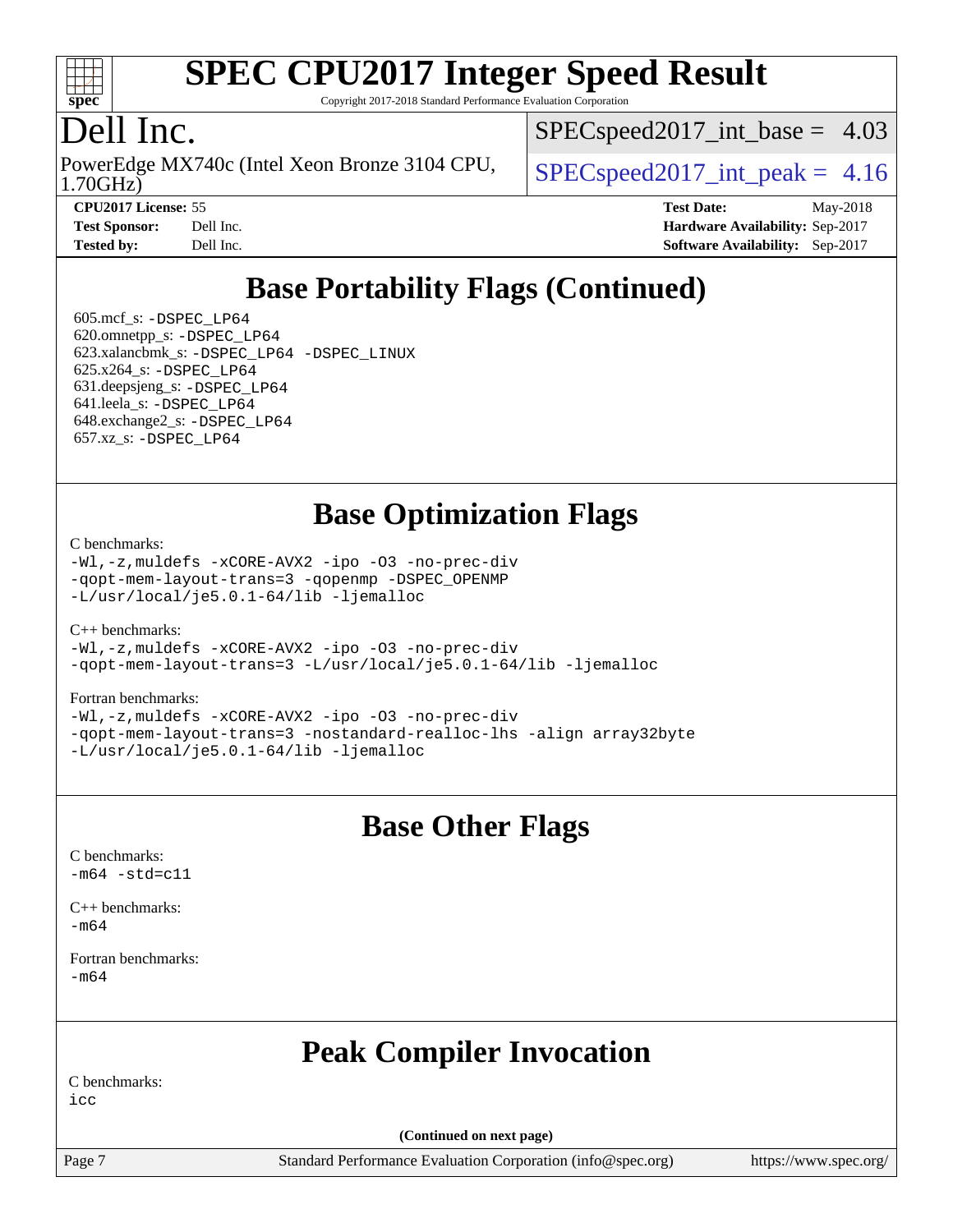

Copyright 2017-2018 Standard Performance Evaluation Corporation

## Dell Inc.

1.70GHz) PowerEdge MX740c (Intel Xeon Bronze 3104 CPU,  $\big|$  [SPECspeed2017\\_int\\_peak =](http://www.spec.org/auto/cpu2017/Docs/result-fields.html#SPECspeed2017intpeak) 4.16

 $SPECspeed2017\_int\_base = 4.03$ 

**[CPU2017 License:](http://www.spec.org/auto/cpu2017/Docs/result-fields.html#CPU2017License)** 55 **[Test Date:](http://www.spec.org/auto/cpu2017/Docs/result-fields.html#TestDate)** May-2018 **[Test Sponsor:](http://www.spec.org/auto/cpu2017/Docs/result-fields.html#TestSponsor)** Dell Inc. **[Hardware Availability:](http://www.spec.org/auto/cpu2017/Docs/result-fields.html#HardwareAvailability)** Sep-2017 **[Tested by:](http://www.spec.org/auto/cpu2017/Docs/result-fields.html#Testedby)** Dell Inc. **[Software Availability:](http://www.spec.org/auto/cpu2017/Docs/result-fields.html#SoftwareAvailability)** Sep-2017

## **[Peak Compiler Invocation \(Continued\)](http://www.spec.org/auto/cpu2017/Docs/result-fields.html#PeakCompilerInvocation)**

[C++ benchmarks:](http://www.spec.org/auto/cpu2017/Docs/result-fields.html#CXXbenchmarks) [icpc](http://www.spec.org/cpu2017/results/res2018q3/cpu2017-20180820-08590.flags.html#user_CXXpeak_intel_icpc_18.0_c510b6838c7f56d33e37e94d029a35b4a7bccf4766a728ee175e80a419847e808290a9b78be685c44ab727ea267ec2f070ec5dc83b407c0218cded6866a35d07)

[Fortran benchmarks](http://www.spec.org/auto/cpu2017/Docs/result-fields.html#Fortranbenchmarks): [ifort](http://www.spec.org/cpu2017/results/res2018q3/cpu2017-20180820-08590.flags.html#user_FCpeak_intel_ifort_18.0_8111460550e3ca792625aed983ce982f94888b8b503583aa7ba2b8303487b4d8a21a13e7191a45c5fd58ff318f48f9492884d4413fa793fd88dd292cad7027ca)

#### **[Peak Portability Flags](http://www.spec.org/auto/cpu2017/Docs/result-fields.html#PeakPortabilityFlags)**

 600.perlbench\_s: [-DSPEC\\_LP64](http://www.spec.org/cpu2017/results/res2018q3/cpu2017-20180820-08590.flags.html#b600.perlbench_s_peakPORTABILITY_DSPEC_LP64) [-DSPEC\\_LINUX\\_X64](http://www.spec.org/cpu2017/results/res2018q3/cpu2017-20180820-08590.flags.html#b600.perlbench_s_peakCPORTABILITY_DSPEC_LINUX_X64) 602.gcc\_s: [-DSPEC\\_LP64](http://www.spec.org/cpu2017/results/res2018q3/cpu2017-20180820-08590.flags.html#suite_peakPORTABILITY602_gcc_s_DSPEC_LP64) 605.mcf\_s: [-DSPEC\\_LP64](http://www.spec.org/cpu2017/results/res2018q3/cpu2017-20180820-08590.flags.html#suite_peakPORTABILITY605_mcf_s_DSPEC_LP64) 620.omnetpp\_s: [-DSPEC\\_LP64](http://www.spec.org/cpu2017/results/res2018q3/cpu2017-20180820-08590.flags.html#suite_peakPORTABILITY620_omnetpp_s_DSPEC_LP64) 623.xalancbmk\_s: [-D\\_FILE\\_OFFSET\\_BITS=64](http://www.spec.org/cpu2017/results/res2018q3/cpu2017-20180820-08590.flags.html#user_peakPORTABILITY623_xalancbmk_s_file_offset_bits_64_5ae949a99b284ddf4e95728d47cb0843d81b2eb0e18bdfe74bbf0f61d0b064f4bda2f10ea5eb90e1dcab0e84dbc592acfc5018bc955c18609f94ddb8d550002c) [-DSPEC\\_LINUX](http://www.spec.org/cpu2017/results/res2018q3/cpu2017-20180820-08590.flags.html#b623.xalancbmk_s_peakCXXPORTABILITY_DSPEC_LINUX) 625.x264\_s: [-DSPEC\\_LP64](http://www.spec.org/cpu2017/results/res2018q3/cpu2017-20180820-08590.flags.html#suite_peakPORTABILITY625_x264_s_DSPEC_LP64) 631.deepsjeng\_s: [-DSPEC\\_LP64](http://www.spec.org/cpu2017/results/res2018q3/cpu2017-20180820-08590.flags.html#suite_peakPORTABILITY631_deepsjeng_s_DSPEC_LP64) 641.leela\_s: [-DSPEC\\_LP64](http://www.spec.org/cpu2017/results/res2018q3/cpu2017-20180820-08590.flags.html#suite_peakPORTABILITY641_leela_s_DSPEC_LP64) 648.exchange2\_s: [-DSPEC\\_LP64](http://www.spec.org/cpu2017/results/res2018q3/cpu2017-20180820-08590.flags.html#suite_peakPORTABILITY648_exchange2_s_DSPEC_LP64) 657.xz\_s: [-DSPEC\\_LP64](http://www.spec.org/cpu2017/results/res2018q3/cpu2017-20180820-08590.flags.html#suite_peakPORTABILITY657_xz_s_DSPEC_LP64)

## **[Peak Optimization Flags](http://www.spec.org/auto/cpu2017/Docs/result-fields.html#PeakOptimizationFlags)**

[C benchmarks](http://www.spec.org/auto/cpu2017/Docs/result-fields.html#Cbenchmarks):

 $600.$ perlbench\_s:  $-W1$ ,  $-z$ , muldefs  $-prof-gen(pass 1)$  $-prof-gen(pass 1)$   $-prof-use(pass 2)$  $-prof-use(pass 2)$  [-O2](http://www.spec.org/cpu2017/results/res2018q3/cpu2017-20180820-08590.flags.html#user_peakPASS1_COPTIMIZE600_perlbench_s_f-O2) [-xCORE-AVX2](http://www.spec.org/cpu2017/results/res2018q3/cpu2017-20180820-08590.flags.html#user_peakPASS2_COPTIMIZE600_perlbench_s_f-xCORE-AVX2) [-qopt-mem-layout-trans=3](http://www.spec.org/cpu2017/results/res2018q3/cpu2017-20180820-08590.flags.html#user_peakPASS1_COPTIMIZEPASS2_COPTIMIZE600_perlbench_s_f-qopt-mem-layout-trans_de80db37974c74b1f0e20d883f0b675c88c3b01e9d123adea9b28688d64333345fb62bc4a798493513fdb68f60282f9a726aa07f478b2f7113531aecce732043) [-ipo](http://www.spec.org/cpu2017/results/res2018q3/cpu2017-20180820-08590.flags.html#user_peakPASS2_COPTIMIZE600_perlbench_s_f-ipo) [-O3](http://www.spec.org/cpu2017/results/res2018q3/cpu2017-20180820-08590.flags.html#user_peakPASS2_COPTIMIZE600_perlbench_s_f-O3) [-no-prec-div](http://www.spec.org/cpu2017/results/res2018q3/cpu2017-20180820-08590.flags.html#user_peakPASS2_COPTIMIZE600_perlbench_s_f-no-prec-div) [-DSPEC\\_SUPPRESS\\_OPENMP](http://www.spec.org/cpu2017/results/res2018q3/cpu2017-20180820-08590.flags.html#suite_peakPASS1_COPTIMIZE600_perlbench_s_DSPEC_SUPPRESS_OPENMP) [-qopenmp](http://www.spec.org/cpu2017/results/res2018q3/cpu2017-20180820-08590.flags.html#user_peakPASS2_COPTIMIZE600_perlbench_s_qopenmp_16be0c44f24f464004c6784a7acb94aca937f053568ce72f94b139a11c7c168634a55f6653758ddd83bcf7b8463e8028bb0b48b77bcddc6b78d5d95bb1df2967) [-DSPEC\\_OPENMP](http://www.spec.org/cpu2017/results/res2018q3/cpu2017-20180820-08590.flags.html#suite_peakPASS2_COPTIMIZE600_perlbench_s_DSPEC_OPENMP) [-fno-strict-overflow](http://www.spec.org/cpu2017/results/res2018q3/cpu2017-20180820-08590.flags.html#user_peakEXTRA_OPTIMIZE600_perlbench_s_f-fno-strict-overflow) [-L/usr/local/je5.0.1-64/lib](http://www.spec.org/cpu2017/results/res2018q3/cpu2017-20180820-08590.flags.html#user_peakEXTRA_LIBS600_perlbench_s_jemalloc_link_path64_4b10a636b7bce113509b17f3bd0d6226c5fb2346b9178c2d0232c14f04ab830f976640479e5c33dc2bcbbdad86ecfb6634cbbd4418746f06f368b512fced5394) [-ljemalloc](http://www.spec.org/cpu2017/results/res2018q3/cpu2017-20180820-08590.flags.html#user_peakEXTRA_LIBS600_perlbench_s_jemalloc_link_lib_d1249b907c500fa1c0672f44f562e3d0f79738ae9e3c4a9c376d49f265a04b9c99b167ecedbf6711b3085be911c67ff61f150a17b3472be731631ba4d0471706)

 602.gcc\_s: [-Wl,-z,muldefs](http://www.spec.org/cpu2017/results/res2018q3/cpu2017-20180820-08590.flags.html#user_peakEXTRA_LDFLAGS602_gcc_s_link_force_multiple1_b4cbdb97b34bdee9ceefcfe54f4c8ea74255f0b02a4b23e853cdb0e18eb4525ac79b5a88067c842dd0ee6996c24547a27a4b99331201badda8798ef8a743f577) [-prof-gen](http://www.spec.org/cpu2017/results/res2018q3/cpu2017-20180820-08590.flags.html#user_peakPASS1_CFLAGSPASS1_LDFLAGS602_gcc_s_prof_gen_5aa4926d6013ddb2a31985c654b3eb18169fc0c6952a63635c234f711e6e63dd76e94ad52365559451ec499a2cdb89e4dc58ba4c67ef54ca681ffbe1461d6b36)(pass 1) [-prof-use](http://www.spec.org/cpu2017/results/res2018q3/cpu2017-20180820-08590.flags.html#user_peakPASS2_CFLAGSPASS2_LDFLAGS602_gcc_s_prof_use_1a21ceae95f36a2b53c25747139a6c16ca95bd9def2a207b4f0849963b97e94f5260e30a0c64f4bb623698870e679ca08317ef8150905d41bd88c6f78df73f19)(pass 2) [-O2](http://www.spec.org/cpu2017/results/res2018q3/cpu2017-20180820-08590.flags.html#user_peakPASS1_COPTIMIZE602_gcc_s_f-O2) [-xCORE-AVX2](http://www.spec.org/cpu2017/results/res2018q3/cpu2017-20180820-08590.flags.html#user_peakPASS2_COPTIMIZE602_gcc_s_f-xCORE-AVX2) [-qopt-mem-layout-trans=3](http://www.spec.org/cpu2017/results/res2018q3/cpu2017-20180820-08590.flags.html#user_peakPASS1_COPTIMIZEPASS2_COPTIMIZE602_gcc_s_f-qopt-mem-layout-trans_de80db37974c74b1f0e20d883f0b675c88c3b01e9d123adea9b28688d64333345fb62bc4a798493513fdb68f60282f9a726aa07f478b2f7113531aecce732043) [-ipo](http://www.spec.org/cpu2017/results/res2018q3/cpu2017-20180820-08590.flags.html#user_peakPASS2_COPTIMIZE602_gcc_s_f-ipo) [-O3](http://www.spec.org/cpu2017/results/res2018q3/cpu2017-20180820-08590.flags.html#user_peakPASS2_COPTIMIZE602_gcc_s_f-O3) [-no-prec-div](http://www.spec.org/cpu2017/results/res2018q3/cpu2017-20180820-08590.flags.html#user_peakPASS2_COPTIMIZE602_gcc_s_f-no-prec-div) [-DSPEC\\_SUPPRESS\\_OPENMP](http://www.spec.org/cpu2017/results/res2018q3/cpu2017-20180820-08590.flags.html#suite_peakPASS1_COPTIMIZE602_gcc_s_DSPEC_SUPPRESS_OPENMP) [-qopenmp](http://www.spec.org/cpu2017/results/res2018q3/cpu2017-20180820-08590.flags.html#user_peakPASS2_COPTIMIZE602_gcc_s_qopenmp_16be0c44f24f464004c6784a7acb94aca937f053568ce72f94b139a11c7c168634a55f6653758ddd83bcf7b8463e8028bb0b48b77bcddc6b78d5d95bb1df2967) [-DSPEC\\_OPENMP](http://www.spec.org/cpu2017/results/res2018q3/cpu2017-20180820-08590.flags.html#suite_peakPASS2_COPTIMIZE602_gcc_s_DSPEC_OPENMP) [-L/usr/local/je5.0.1-64/lib](http://www.spec.org/cpu2017/results/res2018q3/cpu2017-20180820-08590.flags.html#user_peakEXTRA_LIBS602_gcc_s_jemalloc_link_path64_4b10a636b7bce113509b17f3bd0d6226c5fb2346b9178c2d0232c14f04ab830f976640479e5c33dc2bcbbdad86ecfb6634cbbd4418746f06f368b512fced5394) [-ljemalloc](http://www.spec.org/cpu2017/results/res2018q3/cpu2017-20180820-08590.flags.html#user_peakEXTRA_LIBS602_gcc_s_jemalloc_link_lib_d1249b907c500fa1c0672f44f562e3d0f79738ae9e3c4a9c376d49f265a04b9c99b167ecedbf6711b3085be911c67ff61f150a17b3472be731631ba4d0471706)

 605.mcf\_s: [-Wl,-z,muldefs](http://www.spec.org/cpu2017/results/res2018q3/cpu2017-20180820-08590.flags.html#user_peakEXTRA_LDFLAGS605_mcf_s_link_force_multiple1_b4cbdb97b34bdee9ceefcfe54f4c8ea74255f0b02a4b23e853cdb0e18eb4525ac79b5a88067c842dd0ee6996c24547a27a4b99331201badda8798ef8a743f577) [-prof-gen](http://www.spec.org/cpu2017/results/res2018q3/cpu2017-20180820-08590.flags.html#user_peakPASS1_CFLAGSPASS1_LDFLAGS605_mcf_s_prof_gen_5aa4926d6013ddb2a31985c654b3eb18169fc0c6952a63635c234f711e6e63dd76e94ad52365559451ec499a2cdb89e4dc58ba4c67ef54ca681ffbe1461d6b36)(pass 1) [-prof-use](http://www.spec.org/cpu2017/results/res2018q3/cpu2017-20180820-08590.flags.html#user_peakPASS2_CFLAGSPASS2_LDFLAGS605_mcf_s_prof_use_1a21ceae95f36a2b53c25747139a6c16ca95bd9def2a207b4f0849963b97e94f5260e30a0c64f4bb623698870e679ca08317ef8150905d41bd88c6f78df73f19)(pass 2) [-ipo](http://www.spec.org/cpu2017/results/res2018q3/cpu2017-20180820-08590.flags.html#user_peakPASS1_COPTIMIZEPASS2_COPTIMIZE605_mcf_s_f-ipo) [-xCORE-AVX2](http://www.spec.org/cpu2017/results/res2018q3/cpu2017-20180820-08590.flags.html#user_peakPASS2_COPTIMIZE605_mcf_s_f-xCORE-AVX2) [-O3](http://www.spec.org/cpu2017/results/res2018q3/cpu2017-20180820-08590.flags.html#user_peakPASS1_COPTIMIZEPASS2_COPTIMIZE605_mcf_s_f-O3) [-no-prec-div](http://www.spec.org/cpu2017/results/res2018q3/cpu2017-20180820-08590.flags.html#user_peakPASS1_COPTIMIZEPASS2_COPTIMIZE605_mcf_s_f-no-prec-div) [-qopt-mem-layout-trans=3](http://www.spec.org/cpu2017/results/res2018q3/cpu2017-20180820-08590.flags.html#user_peakPASS1_COPTIMIZEPASS2_COPTIMIZE605_mcf_s_f-qopt-mem-layout-trans_de80db37974c74b1f0e20d883f0b675c88c3b01e9d123adea9b28688d64333345fb62bc4a798493513fdb68f60282f9a726aa07f478b2f7113531aecce732043) [-DSPEC\\_SUPPRESS\\_OPENMP](http://www.spec.org/cpu2017/results/res2018q3/cpu2017-20180820-08590.flags.html#suite_peakPASS1_COPTIMIZE605_mcf_s_DSPEC_SUPPRESS_OPENMP) [-qopenmp](http://www.spec.org/cpu2017/results/res2018q3/cpu2017-20180820-08590.flags.html#user_peakPASS2_COPTIMIZE605_mcf_s_qopenmp_16be0c44f24f464004c6784a7acb94aca937f053568ce72f94b139a11c7c168634a55f6653758ddd83bcf7b8463e8028bb0b48b77bcddc6b78d5d95bb1df2967) [-DSPEC\\_OPENMP](http://www.spec.org/cpu2017/results/res2018q3/cpu2017-20180820-08590.flags.html#suite_peakPASS2_COPTIMIZE605_mcf_s_DSPEC_OPENMP) [-L/usr/local/je5.0.1-64/lib](http://www.spec.org/cpu2017/results/res2018q3/cpu2017-20180820-08590.flags.html#user_peakEXTRA_LIBS605_mcf_s_jemalloc_link_path64_4b10a636b7bce113509b17f3bd0d6226c5fb2346b9178c2d0232c14f04ab830f976640479e5c33dc2bcbbdad86ecfb6634cbbd4418746f06f368b512fced5394) [-ljemalloc](http://www.spec.org/cpu2017/results/res2018q3/cpu2017-20180820-08590.flags.html#user_peakEXTRA_LIBS605_mcf_s_jemalloc_link_lib_d1249b907c500fa1c0672f44f562e3d0f79738ae9e3c4a9c376d49f265a04b9c99b167ecedbf6711b3085be911c67ff61f150a17b3472be731631ba4d0471706)

**(Continued on next page)**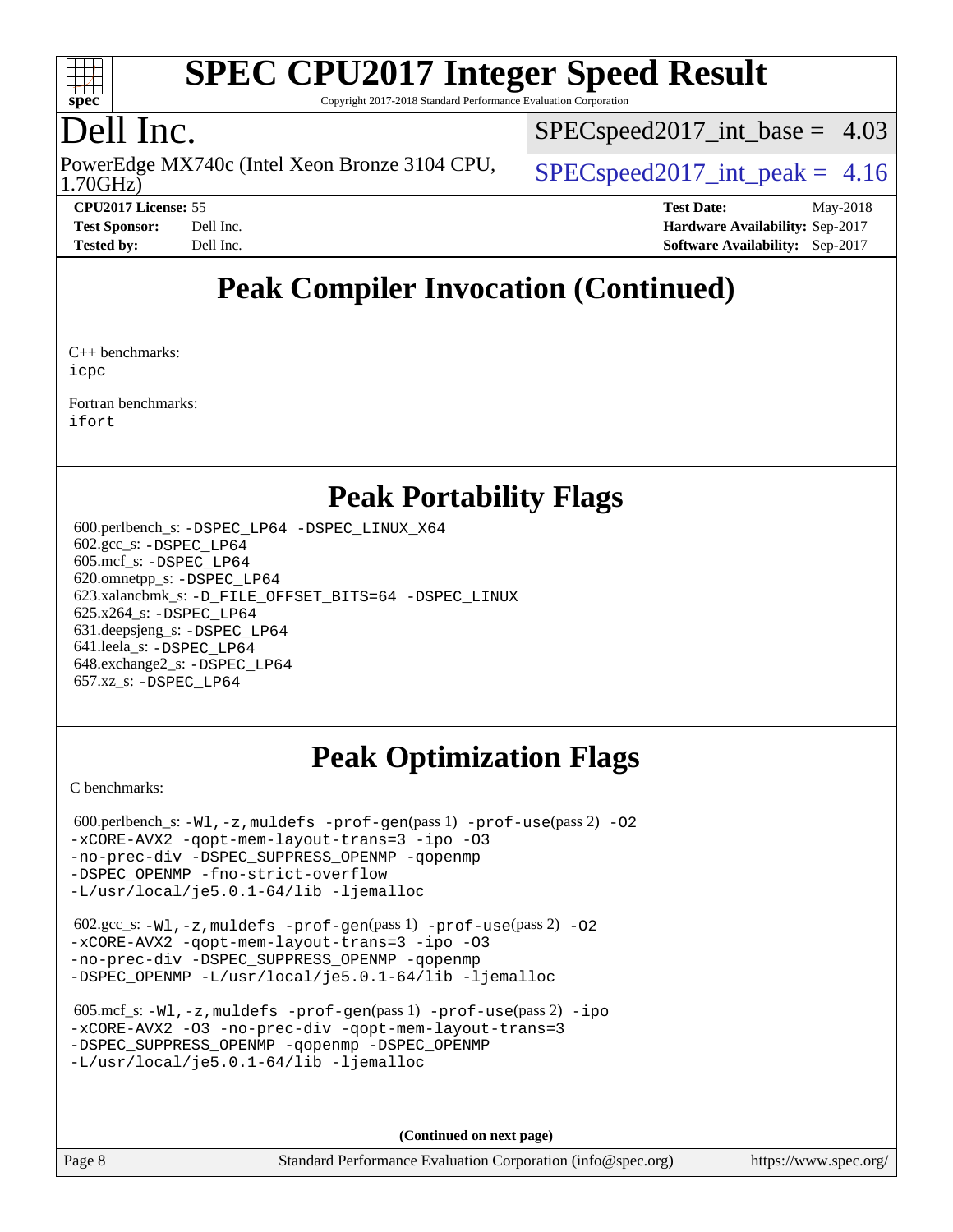

Copyright 2017-2018 Standard Performance Evaluation Corporation

#### Dell Inc.

1.70GHz) PowerEdge MX740c (Intel Xeon Bronze 3104 CPU,  $\big|$  [SPECspeed2017\\_int\\_peak =](http://www.spec.org/auto/cpu2017/Docs/result-fields.html#SPECspeed2017intpeak) 4.16

 $SPECspeed2017\_int\_base = 4.03$ 

**[CPU2017 License:](http://www.spec.org/auto/cpu2017/Docs/result-fields.html#CPU2017License)** 55 **[Test Date:](http://www.spec.org/auto/cpu2017/Docs/result-fields.html#TestDate)** May-2018 **[Test Sponsor:](http://www.spec.org/auto/cpu2017/Docs/result-fields.html#TestSponsor)** Dell Inc. **[Hardware Availability:](http://www.spec.org/auto/cpu2017/Docs/result-fields.html#HardwareAvailability)** Sep-2017 **[Tested by:](http://www.spec.org/auto/cpu2017/Docs/result-fields.html#Testedby)** Dell Inc. **[Software Availability:](http://www.spec.org/auto/cpu2017/Docs/result-fields.html#SoftwareAvailability)** Sep-2017

## **[Peak Optimization Flags \(Continued\)](http://www.spec.org/auto/cpu2017/Docs/result-fields.html#PeakOptimizationFlags)**

 625.x264\_s: [-Wl,-z,muldefs](http://www.spec.org/cpu2017/results/res2018q3/cpu2017-20180820-08590.flags.html#user_peakEXTRA_LDFLAGS625_x264_s_link_force_multiple1_b4cbdb97b34bdee9ceefcfe54f4c8ea74255f0b02a4b23e853cdb0e18eb4525ac79b5a88067c842dd0ee6996c24547a27a4b99331201badda8798ef8a743f577) [-xCORE-AVX2](http://www.spec.org/cpu2017/results/res2018q3/cpu2017-20180820-08590.flags.html#user_peakCOPTIMIZE625_x264_s_f-xCORE-AVX2) [-ipo](http://www.spec.org/cpu2017/results/res2018q3/cpu2017-20180820-08590.flags.html#user_peakCOPTIMIZE625_x264_s_f-ipo) [-O3](http://www.spec.org/cpu2017/results/res2018q3/cpu2017-20180820-08590.flags.html#user_peakCOPTIMIZE625_x264_s_f-O3) [-no-prec-div](http://www.spec.org/cpu2017/results/res2018q3/cpu2017-20180820-08590.flags.html#user_peakCOPTIMIZE625_x264_s_f-no-prec-div) [-qopt-mem-layout-trans=3](http://www.spec.org/cpu2017/results/res2018q3/cpu2017-20180820-08590.flags.html#user_peakCOPTIMIZE625_x264_s_f-qopt-mem-layout-trans_de80db37974c74b1f0e20d883f0b675c88c3b01e9d123adea9b28688d64333345fb62bc4a798493513fdb68f60282f9a726aa07f478b2f7113531aecce732043) [-qopenmp](http://www.spec.org/cpu2017/results/res2018q3/cpu2017-20180820-08590.flags.html#user_peakCOPTIMIZE625_x264_s_qopenmp_16be0c44f24f464004c6784a7acb94aca937f053568ce72f94b139a11c7c168634a55f6653758ddd83bcf7b8463e8028bb0b48b77bcddc6b78d5d95bb1df2967) [-DSPEC\\_OPENMP](http://www.spec.org/cpu2017/results/res2018q3/cpu2017-20180820-08590.flags.html#suite_peakCOPTIMIZE625_x264_s_DSPEC_OPENMP) [-L/usr/local/je5.0.1-64/lib](http://www.spec.org/cpu2017/results/res2018q3/cpu2017-20180820-08590.flags.html#user_peakEXTRA_LIBS625_x264_s_jemalloc_link_path64_4b10a636b7bce113509b17f3bd0d6226c5fb2346b9178c2d0232c14f04ab830f976640479e5c33dc2bcbbdad86ecfb6634cbbd4418746f06f368b512fced5394) [-ljemalloc](http://www.spec.org/cpu2017/results/res2018q3/cpu2017-20180820-08590.flags.html#user_peakEXTRA_LIBS625_x264_s_jemalloc_link_lib_d1249b907c500fa1c0672f44f562e3d0f79738ae9e3c4a9c376d49f265a04b9c99b167ecedbf6711b3085be911c67ff61f150a17b3472be731631ba4d0471706)

657.xz\_s: Same as 602.gcc\_s

[C++ benchmarks:](http://www.spec.org/auto/cpu2017/Docs/result-fields.html#CXXbenchmarks)

620.omnetpp\_s: $-W1$ ,-z,muldefs -prof-qen(pass 1) [-prof-use](http://www.spec.org/cpu2017/results/res2018q3/cpu2017-20180820-08590.flags.html#user_peakPASS2_CXXFLAGSPASS2_LDFLAGS620_omnetpp_s_prof_use_1a21ceae95f36a2b53c25747139a6c16ca95bd9def2a207b4f0849963b97e94f5260e30a0c64f4bb623698870e679ca08317ef8150905d41bd88c6f78df73f19)(pass 2) [-ipo](http://www.spec.org/cpu2017/results/res2018q3/cpu2017-20180820-08590.flags.html#user_peakPASS1_CXXOPTIMIZEPASS2_CXXOPTIMIZE620_omnetpp_s_f-ipo) [-xCORE-AVX2](http://www.spec.org/cpu2017/results/res2018q3/cpu2017-20180820-08590.flags.html#user_peakPASS2_CXXOPTIMIZE620_omnetpp_s_f-xCORE-AVX2) [-O3](http://www.spec.org/cpu2017/results/res2018q3/cpu2017-20180820-08590.flags.html#user_peakPASS1_CXXOPTIMIZEPASS2_CXXOPTIMIZE620_omnetpp_s_f-O3) [-no-prec-div](http://www.spec.org/cpu2017/results/res2018q3/cpu2017-20180820-08590.flags.html#user_peakPASS1_CXXOPTIMIZEPASS2_CXXOPTIMIZE620_omnetpp_s_f-no-prec-div) [-qopt-mem-layout-trans=3](http://www.spec.org/cpu2017/results/res2018q3/cpu2017-20180820-08590.flags.html#user_peakPASS1_CXXOPTIMIZEPASS2_CXXOPTIMIZE620_omnetpp_s_f-qopt-mem-layout-trans_de80db37974c74b1f0e20d883f0b675c88c3b01e9d123adea9b28688d64333345fb62bc4a798493513fdb68f60282f9a726aa07f478b2f7113531aecce732043) [-DSPEC\\_SUPPRESS\\_OPENMP](http://www.spec.org/cpu2017/results/res2018q3/cpu2017-20180820-08590.flags.html#suite_peakPASS1_CXXOPTIMIZE620_omnetpp_s_DSPEC_SUPPRESS_OPENMP) [-qopenmp](http://www.spec.org/cpu2017/results/res2018q3/cpu2017-20180820-08590.flags.html#user_peakPASS2_CXXOPTIMIZE620_omnetpp_s_qopenmp_16be0c44f24f464004c6784a7acb94aca937f053568ce72f94b139a11c7c168634a55f6653758ddd83bcf7b8463e8028bb0b48b77bcddc6b78d5d95bb1df2967) [-DSPEC\\_OPENMP](http://www.spec.org/cpu2017/results/res2018q3/cpu2017-20180820-08590.flags.html#suite_peakPASS2_CXXOPTIMIZE620_omnetpp_s_DSPEC_OPENMP) [-L/usr/local/je5.0.1-64/lib](http://www.spec.org/cpu2017/results/res2018q3/cpu2017-20180820-08590.flags.html#user_peakEXTRA_LIBS620_omnetpp_s_jemalloc_link_path64_4b10a636b7bce113509b17f3bd0d6226c5fb2346b9178c2d0232c14f04ab830f976640479e5c33dc2bcbbdad86ecfb6634cbbd4418746f06f368b512fced5394) [-ljemalloc](http://www.spec.org/cpu2017/results/res2018q3/cpu2017-20180820-08590.flags.html#user_peakEXTRA_LIBS620_omnetpp_s_jemalloc_link_lib_d1249b907c500fa1c0672f44f562e3d0f79738ae9e3c4a9c376d49f265a04b9c99b167ecedbf6711b3085be911c67ff61f150a17b3472be731631ba4d0471706)

 623.xalancbmk\_s: [-L/opt/intel/compilers\\_and\\_libraries\\_2018/linux/lib/ia32](http://www.spec.org/cpu2017/results/res2018q3/cpu2017-20180820-08590.flags.html#user_peakCXXLD623_xalancbmk_s_Enable-32bit-runtime_af243bdb1d79e4c7a4f720bf8275e627de2ecd461de63307bc14cef0633fde3cd7bb2facb32dcc8be9566045fb55d40ce2b72b725f73827aa7833441b71b9343) [-Wl,-z,muldefs](http://www.spec.org/cpu2017/results/res2018q3/cpu2017-20180820-08590.flags.html#user_peakEXTRA_LDFLAGS623_xalancbmk_s_link_force_multiple1_b4cbdb97b34bdee9ceefcfe54f4c8ea74255f0b02a4b23e853cdb0e18eb4525ac79b5a88067c842dd0ee6996c24547a27a4b99331201badda8798ef8a743f577) [-prof-gen](http://www.spec.org/cpu2017/results/res2018q3/cpu2017-20180820-08590.flags.html#user_peakPASS1_CXXFLAGSPASS1_LDFLAGS623_xalancbmk_s_prof_gen_5aa4926d6013ddb2a31985c654b3eb18169fc0c6952a63635c234f711e6e63dd76e94ad52365559451ec499a2cdb89e4dc58ba4c67ef54ca681ffbe1461d6b36)(pass 1) [-prof-use](http://www.spec.org/cpu2017/results/res2018q3/cpu2017-20180820-08590.flags.html#user_peakPASS2_CXXFLAGSPASS2_LDFLAGS623_xalancbmk_s_prof_use_1a21ceae95f36a2b53c25747139a6c16ca95bd9def2a207b4f0849963b97e94f5260e30a0c64f4bb623698870e679ca08317ef8150905d41bd88c6f78df73f19)(pass 2) [-ipo](http://www.spec.org/cpu2017/results/res2018q3/cpu2017-20180820-08590.flags.html#user_peakPASS1_CXXOPTIMIZEPASS2_CXXOPTIMIZE623_xalancbmk_s_f-ipo) [-xCORE-AVX2](http://www.spec.org/cpu2017/results/res2018q3/cpu2017-20180820-08590.flags.html#user_peakPASS2_CXXOPTIMIZE623_xalancbmk_s_f-xCORE-AVX2) [-O3](http://www.spec.org/cpu2017/results/res2018q3/cpu2017-20180820-08590.flags.html#user_peakPASS1_CXXOPTIMIZEPASS2_CXXOPTIMIZE623_xalancbmk_s_f-O3) [-no-prec-div](http://www.spec.org/cpu2017/results/res2018q3/cpu2017-20180820-08590.flags.html#user_peakPASS1_CXXOPTIMIZEPASS2_CXXOPTIMIZE623_xalancbmk_s_f-no-prec-div) [-qopt-mem-layout-trans=3](http://www.spec.org/cpu2017/results/res2018q3/cpu2017-20180820-08590.flags.html#user_peakPASS1_CXXOPTIMIZEPASS2_CXXOPTIMIZE623_xalancbmk_s_f-qopt-mem-layout-trans_de80db37974c74b1f0e20d883f0b675c88c3b01e9d123adea9b28688d64333345fb62bc4a798493513fdb68f60282f9a726aa07f478b2f7113531aecce732043) [-DSPEC\\_SUPPRESS\\_OPENMP](http://www.spec.org/cpu2017/results/res2018q3/cpu2017-20180820-08590.flags.html#suite_peakPASS1_CXXOPTIMIZE623_xalancbmk_s_DSPEC_SUPPRESS_OPENMP) [-qopenmp](http://www.spec.org/cpu2017/results/res2018q3/cpu2017-20180820-08590.flags.html#user_peakPASS2_CXXOPTIMIZE623_xalancbmk_s_qopenmp_16be0c44f24f464004c6784a7acb94aca937f053568ce72f94b139a11c7c168634a55f6653758ddd83bcf7b8463e8028bb0b48b77bcddc6b78d5d95bb1df2967) [-DSPEC\\_OPENMP](http://www.spec.org/cpu2017/results/res2018q3/cpu2017-20180820-08590.flags.html#suite_peakPASS2_CXXOPTIMIZE623_xalancbmk_s_DSPEC_OPENMP) [-L/usr/local/je5.0.1-32/lib](http://www.spec.org/cpu2017/results/res2018q3/cpu2017-20180820-08590.flags.html#user_peakEXTRA_LIBS623_xalancbmk_s_jemalloc_link_path32_e29f22e8e6c17053bbc6a0971f5a9c01a601a06bb1a59df2084b77a2fe0a2995b64fd4256feaeea39eeba3aae142e96e2b2b0a28974019c0c0c88139a84f900a) [-ljemalloc](http://www.spec.org/cpu2017/results/res2018q3/cpu2017-20180820-08590.flags.html#user_peakEXTRA_LIBS623_xalancbmk_s_jemalloc_link_lib_d1249b907c500fa1c0672f44f562e3d0f79738ae9e3c4a9c376d49f265a04b9c99b167ecedbf6711b3085be911c67ff61f150a17b3472be731631ba4d0471706)

631.deepsjeng\_s: Same as 620.omnetpp\_s

641.leela\_s: Same as 620.omnetpp\_s

[Fortran benchmarks](http://www.spec.org/auto/cpu2017/Docs/result-fields.html#Fortranbenchmarks): [-Wl,-z,muldefs](http://www.spec.org/cpu2017/results/res2018q3/cpu2017-20180820-08590.flags.html#user_FCpeak_link_force_multiple1_b4cbdb97b34bdee9ceefcfe54f4c8ea74255f0b02a4b23e853cdb0e18eb4525ac79b5a88067c842dd0ee6996c24547a27a4b99331201badda8798ef8a743f577) [-xCORE-AVX2](http://www.spec.org/cpu2017/results/res2018q3/cpu2017-20180820-08590.flags.html#user_FCpeak_f-xCORE-AVX2) [-ipo](http://www.spec.org/cpu2017/results/res2018q3/cpu2017-20180820-08590.flags.html#user_FCpeak_f-ipo) [-O3](http://www.spec.org/cpu2017/results/res2018q3/cpu2017-20180820-08590.flags.html#user_FCpeak_f-O3) [-no-prec-div](http://www.spec.org/cpu2017/results/res2018q3/cpu2017-20180820-08590.flags.html#user_FCpeak_f-no-prec-div) [-qopt-mem-layout-trans=3](http://www.spec.org/cpu2017/results/res2018q3/cpu2017-20180820-08590.flags.html#user_FCpeak_f-qopt-mem-layout-trans_de80db37974c74b1f0e20d883f0b675c88c3b01e9d123adea9b28688d64333345fb62bc4a798493513fdb68f60282f9a726aa07f478b2f7113531aecce732043) [-nostandard-realloc-lhs](http://www.spec.org/cpu2017/results/res2018q3/cpu2017-20180820-08590.flags.html#user_FCpeak_f_2003_std_realloc_82b4557e90729c0f113870c07e44d33d6f5a304b4f63d4c15d2d0f1fab99f5daaed73bdb9275d9ae411527f28b936061aa8b9c8f2d63842963b95c9dd6426b8a) [-align array32byte](http://www.spec.org/cpu2017/results/res2018q3/cpu2017-20180820-08590.flags.html#user_FCpeak_align_array32byte_b982fe038af199962ba9a80c053b8342c548c85b40b8e86eb3cc33dee0d7986a4af373ac2d51c3f7cf710a18d62fdce2948f201cd044323541f22fc0fffc51b6) [-L/usr/local/je5.0.1-64/lib](http://www.spec.org/cpu2017/results/res2018q3/cpu2017-20180820-08590.flags.html#user_FCpeak_jemalloc_link_path64_4b10a636b7bce113509b17f3bd0d6226c5fb2346b9178c2d0232c14f04ab830f976640479e5c33dc2bcbbdad86ecfb6634cbbd4418746f06f368b512fced5394) [-ljemalloc](http://www.spec.org/cpu2017/results/res2018q3/cpu2017-20180820-08590.flags.html#user_FCpeak_jemalloc_link_lib_d1249b907c500fa1c0672f44f562e3d0f79738ae9e3c4a9c376d49f265a04b9c99b167ecedbf6711b3085be911c67ff61f150a17b3472be731631ba4d0471706)

#### **[Peak Other Flags](http://www.spec.org/auto/cpu2017/Docs/result-fields.html#PeakOtherFlags)**

[C benchmarks](http://www.spec.org/auto/cpu2017/Docs/result-fields.html#Cbenchmarks):  $-m64 - std= c11$  $-m64 - std= c11$ [C++ benchmarks \(except as noted below\):](http://www.spec.org/auto/cpu2017/Docs/result-fields.html#CXXbenchmarksexceptasnotedbelow)

[-m64](http://www.spec.org/cpu2017/results/res2018q3/cpu2017-20180820-08590.flags.html#user_CXXpeak_intel_intel64_18.0_af43caccfc8ded86e7699f2159af6efc7655f51387b94da716254467f3c01020a5059329e2569e4053f409e7c9202a7efc638f7a6d1ffb3f52dea4a3e31d82ab)

623.xalancbmk\_s: [-m32](http://www.spec.org/cpu2017/results/res2018q3/cpu2017-20180820-08590.flags.html#user_peakCXXLD623_xalancbmk_s_intel_ia32_18.0_2666f1173eb60787016b673bfe1358e27016ef7649ea4884b7bc6187fd89dc221d14632e22638cde1c647a518de97358ab15d4ad098ee4e19a8b28d0c25e14bf)

[Fortran benchmarks](http://www.spec.org/auto/cpu2017/Docs/result-fields.html#Fortranbenchmarks): [-m64](http://www.spec.org/cpu2017/results/res2018q3/cpu2017-20180820-08590.flags.html#user_FCpeak_intel_intel64_18.0_af43caccfc8ded86e7699f2159af6efc7655f51387b94da716254467f3c01020a5059329e2569e4053f409e7c9202a7efc638f7a6d1ffb3f52dea4a3e31d82ab)